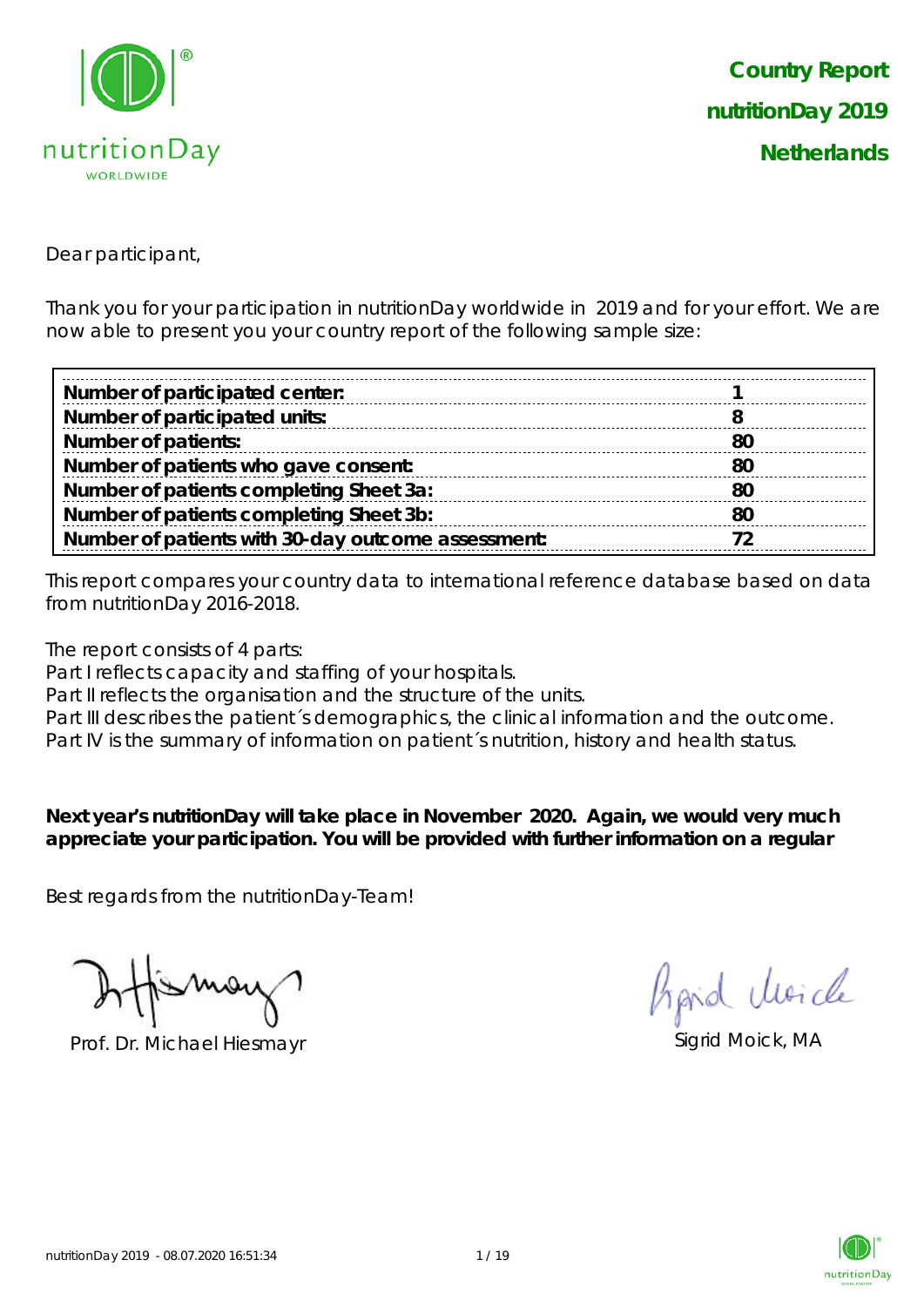## *I. Hospital capacity and staffing ("Hospital sheet")*

|                                                                                    | <b>YOUR RESULTS</b>      | <b>REFERENCE RESULTS</b> |
|------------------------------------------------------------------------------------|--------------------------|--------------------------|
| 1. Total number of beds in hospital                                                |                          | 333 [194-630]            |
| 2. Total number of admissions in the hospital last<br>year                         |                          | 18005 [9101-36130]       |
| 3. Total number of staff in the hospital                                           |                          |                          |
| <b>Total medical doctors</b>                                                       |                          | 173 [80-399]             |
| <b>Medical specialists</b>                                                         |                          | 116 [53-250]             |
| Medical non-specialists                                                            | $\overline{\phantom{a}}$ | 37 [14-84]               |
| <b>Nurses</b>                                                                      |                          | 420 [183-836]            |
| <b>Dieticians</b>                                                                  |                          | $5[2-9]$                 |
| <b>Nutritionists</b>                                                               |                          | $1[0-4]$                 |
| Pharmacists                                                                        |                          | $7[4-21]$                |
| Kitchen staff                                                                      |                          | 31 [15-59]               |
|                                                                                    |                          |                          |
| <b>Full time equivalent</b>                                                        |                          |                          |
| <b>Total medical doctors</b>                                                       | $\overline{\phantom{a}}$ | 148 [60-373]             |
| <b>Medical specialists</b>                                                         |                          | 98 [45-251]              |
| Medical non-specialists                                                            |                          | 36 [11-99]               |
| <b>Nurses</b>                                                                      |                          | 364 [180-788]            |
| <b>Dieticians</b>                                                                  |                          | $5[2-8]$                 |
| <b>Nutritionists</b>                                                               |                          | $1[0-3]$                 |
| Pharmacists                                                                        |                          | $6[3-18]$                |
| Kitchen staff                                                                      |                          | 29 [15-55]               |
|                                                                                    |                          |                          |
| 4. Does the hospital have a nutrition care strategy?                               |                          | 498 (79,4%) Yes          |
|                                                                                    |                          |                          |
| 5. Which nutrition-related standards or routine activities exist in your hospital? |                          |                          |
| Nutrition training is available                                                    |                          | 434 (66,7%) Yes          |
| Nutrition steering committee is available                                          |                          | 388 (59,6%) Yes          |
| Quality indicators are recorded and reported to national<br>or regional level      |                          | 263 (40,4%) Yes          |
| Quality indicators are used for internal benchmarking                              |                          | 337 (51,8%) Yes          |
| Patient feedback about food and food service is collected<br>using a questionnaire |                          | 475 (73,0%) Yes          |
| None                                                                               |                          | 30 (4,6%) Yes            |
| No answer given                                                                    | $(\% )$                  | 24 (3,7%)                |

#### **6. Which codes are available /routinely used in your hospital for billing and reimbursement purposes?**

**Codes available**

Nutrition Support **Nutrition Support** 213 (48,1%) Yes

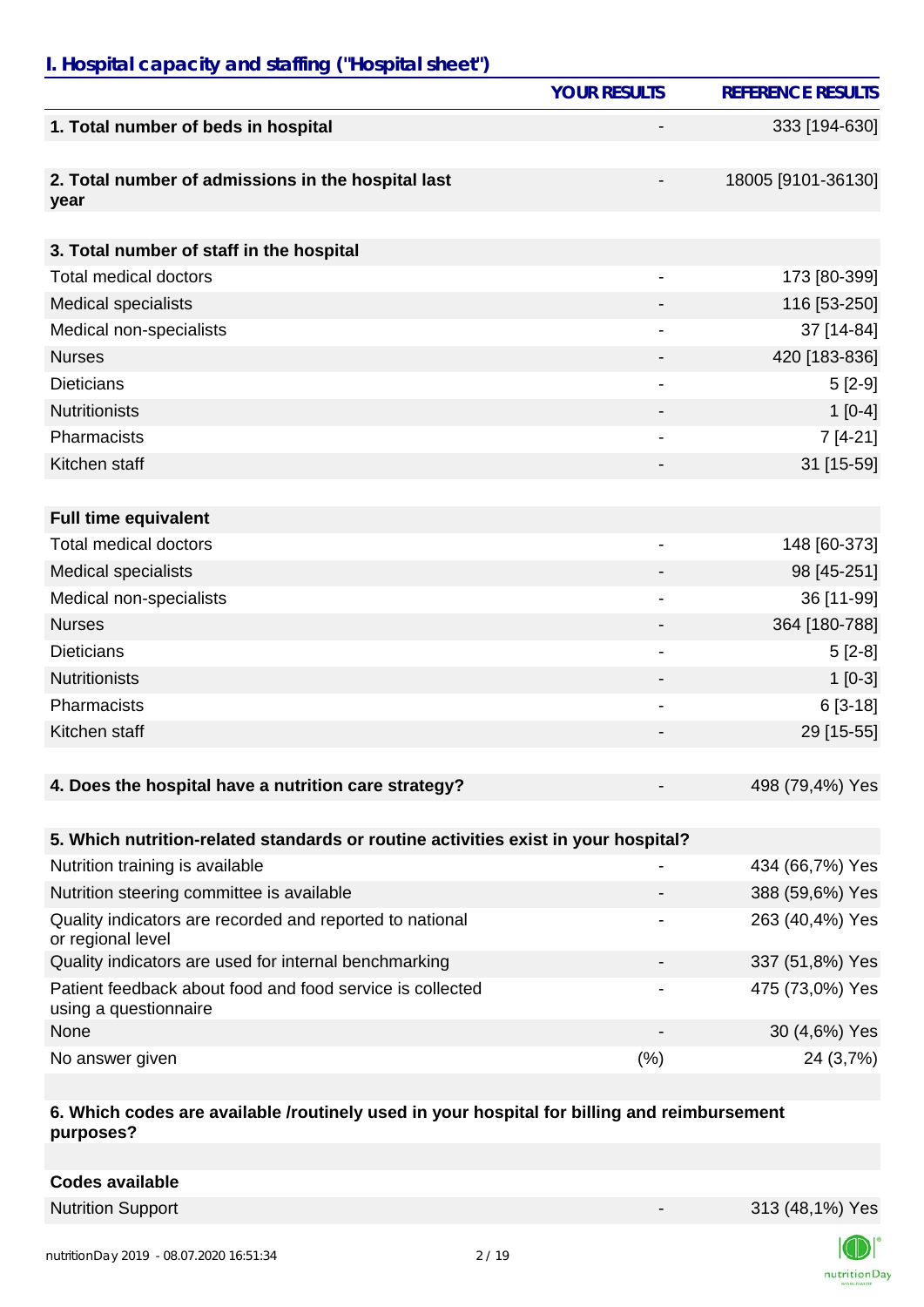| Oral nutrition supplements                                |                          | 239 (36,7%) Yes |
|-----------------------------------------------------------|--------------------------|-----------------|
| Parenteral nutrition                                      |                          | 375 (57,6%) Yes |
| <b>Enteral nutrition</b>                                  |                          | 334 (51,3%) Yes |
| Dietary counseling                                        |                          | 235 (36,1%) Yes |
| Specific dietary interventions                            |                          | 181 (27,8%) Yes |
| Screening for malnutrition                                |                          | 187 (28,7%) Yes |
| <b>Risk of malnutrition</b>                               | -                        | 160 (24,6%) Yes |
| Malnutrition (in general)                                 |                          | 294 (45,2%) Yes |
| Severity of malnutrition (i.e. mild, moderate, severe)    | $\overline{\phantom{a}}$ | 280 (43,0%) Yes |
| No information available from billing/finance/controlling |                          | 109 (16,7%) Yes |
| No answer given                                           |                          | 42 (6,5%)       |
|                                                           |                          |                 |
| <b>Codes routinely used</b>                               |                          |                 |
| <b>Nutrition Support</b>                                  |                          | 270 (41,5%) Yes |
| Oral nutrition supplements                                |                          | 209 (32,1%) Yes |
| Parenteral nutrition                                      |                          | 343 (52,7%) Yes |
| <b>Enteral nutrition</b>                                  |                          | 307 (47,2%) Yes |
| Dietary counseling                                        |                          | 198 (30,4%) Yes |
| Specific dietary interventions                            |                          | 159 (24,4%) Yes |
| Screening for malnutrition                                |                          | 149 (22,9%) Yes |
| <b>Risk of malnutrition</b>                               |                          | 128 (19,7%) Yes |
| Malnutrition (in general)                                 |                          | 255 (39,2%) Yes |
| Severity of malnutrition (i.e. mild, moderate, severe)    |                          | 242 (37,2%) Yes |
| No information available from billing/finance/controlling |                          | 120 (18,4%) Yes |
| No answer given                                           |                          | 53 (8,1%)       |

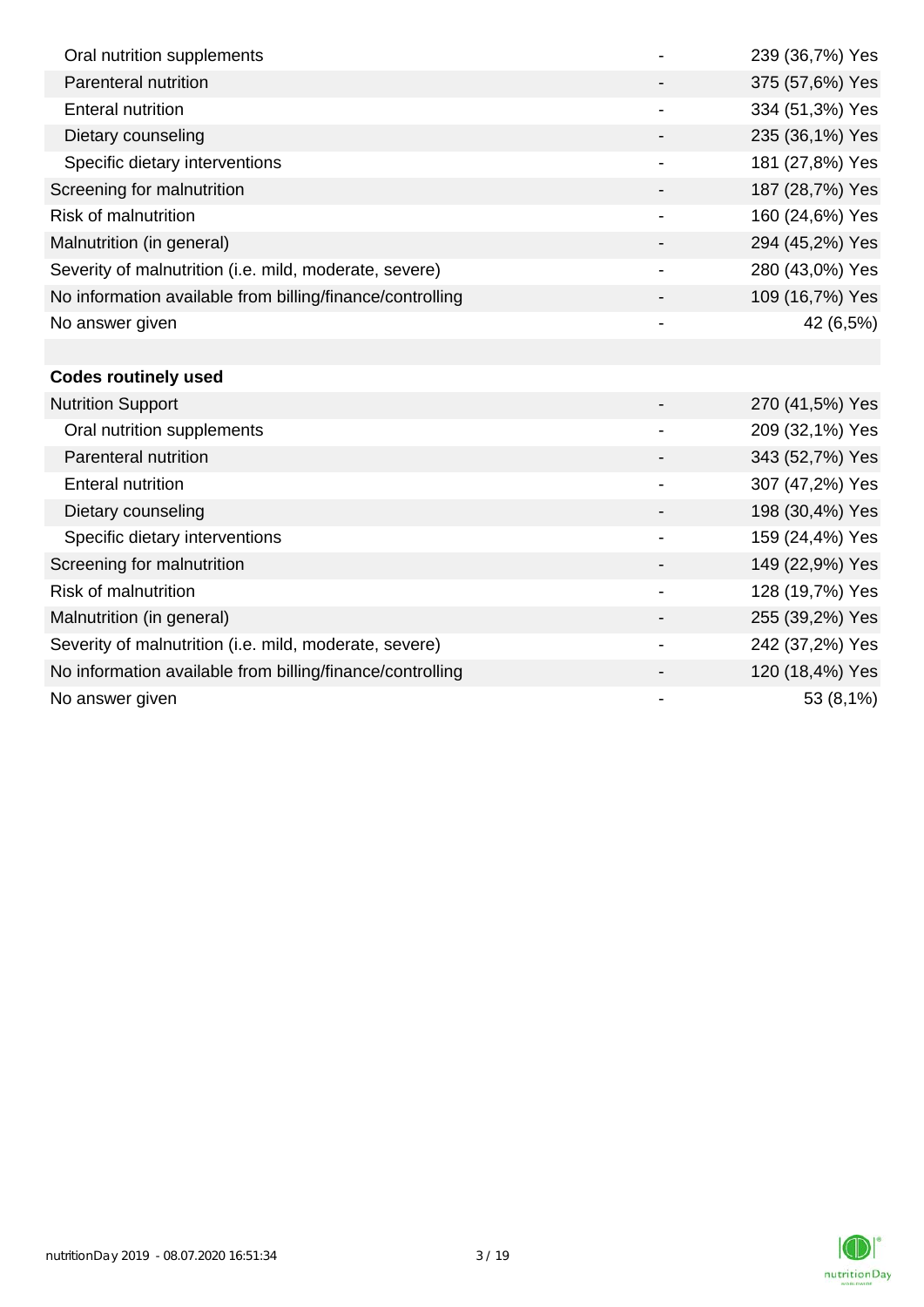### *II. Unit organisation and structures ("Sheet 1a/1b")*

|                                                                       | <b>YOUR RESULTS</b> | <b>REFERENCE RESULTS</b> |
|-----------------------------------------------------------------------|---------------------|--------------------------|
|                                                                       |                     |                          |
| Internal Medicine / General                                           | $0(0,0\%)$          | 21.1%                    |
| Internal Medicine / Cardiology                                        | 1(12,5%)            | 4.3%                     |
| Internal Medicine / Gastroenterology & hepatology                     | $0(0,0\%)$          | 7.8%                     |
| Internal Medicine / Geriatrics                                        | $0(0,0\%)$          | 9.7%                     |
| Internal Medicine / Infectious diseases                               | $0(0,0\%)$          | 0.6%                     |
| Internal Medicine / Nephrology                                        | 1(12,5%)            | 1.2%                     |
| Internal Medicine / Oncology (incl. radiotherapy)                     | $0(0,0\%)$          | 8.1%                     |
| Interdisciplinary                                                     | $0(0,0\%)$          | 3.4%                     |
| Long term care                                                        | $0(0,0\%)$          | 2.0%                     |
| Neurology                                                             | $0(0,0\%)$          | 3.6%                     |
| Surgery / General                                                     | 1(12,5%)            | 15.7%                    |
| Surgery/ Cardiac/Vascular/Thoracic                                    | 1(12,5%)            | 1.4%                     |
| Surgery / Neurosurgery                                                | $0(0,0\%)$          | 0.9%                     |
| Surgery / Orthopedic                                                  | $1(12,5\%)$         | 4.2%                     |
| Trauma                                                                | $0(0,0\%)$          | 0.9%                     |
| Ear Nose Throat (ENT)                                                 | $0(0,0\%)$          | 1.7%                     |
| Gynecology / Obstetrics                                               | $0(0,0\%)$          | 1.4%                     |
| <b>Pediatrics</b>                                                     | $0(0,0\%)$          | 0.1%                     |
| Psychiatry                                                            | $0(0,0\%)$          | 0.9%                     |
| <b>Others</b>                                                         | 3(37,5%)            | 11.1%                    |
|                                                                       |                     |                          |
| 2. Number of registered inpatients at noon                            | 22 [13-31]          | 25 [19-32]               |
|                                                                       |                     |                          |
| 3. Total bed capacity of the unit                                     | 26 [23-40]          | 30 [24-40]               |
|                                                                       |                     |                          |
| 4. Number of each type of staff in the unit for TODAY's morning shift |                     |                          |
|                                                                       |                     |                          |
| <b>Fully trained</b>                                                  |                     |                          |
| <b>Medical doctors</b>                                                | $2[2-3]$            | $4[2-7]$                 |
| <b>Nurses</b>                                                         | $5[4-6]$            | $5[3-8]$                 |
| Nursing aides                                                         | $1[0-1]$            | $2[1-4]$                 |
| <b>Dieticians</b>                                                     | $1[1-2]$            | $1[0-1]$                 |
| <b>Nutritionists</b>                                                  | $2[1-2]$            | $0[0-1]$                 |
| Administrative staff                                                  | $1[1-2]$            | $1[0-1]$                 |
| Other staff involved in patient care                                  | $1[1-2]$            | $1[0-2]$                 |
|                                                                       |                     |                          |
| In training                                                           |                     |                          |

| in training             |           |           |
|-------------------------|-----------|-----------|
| Medical doctors         | $1$ [1-2] | $1[0-3]$  |
| <b>Medical students</b> | $0$ [0-1] | $0 [0-2]$ |
| <b>Nurses</b>           | $5[0-6]$  | $1[0-3]$  |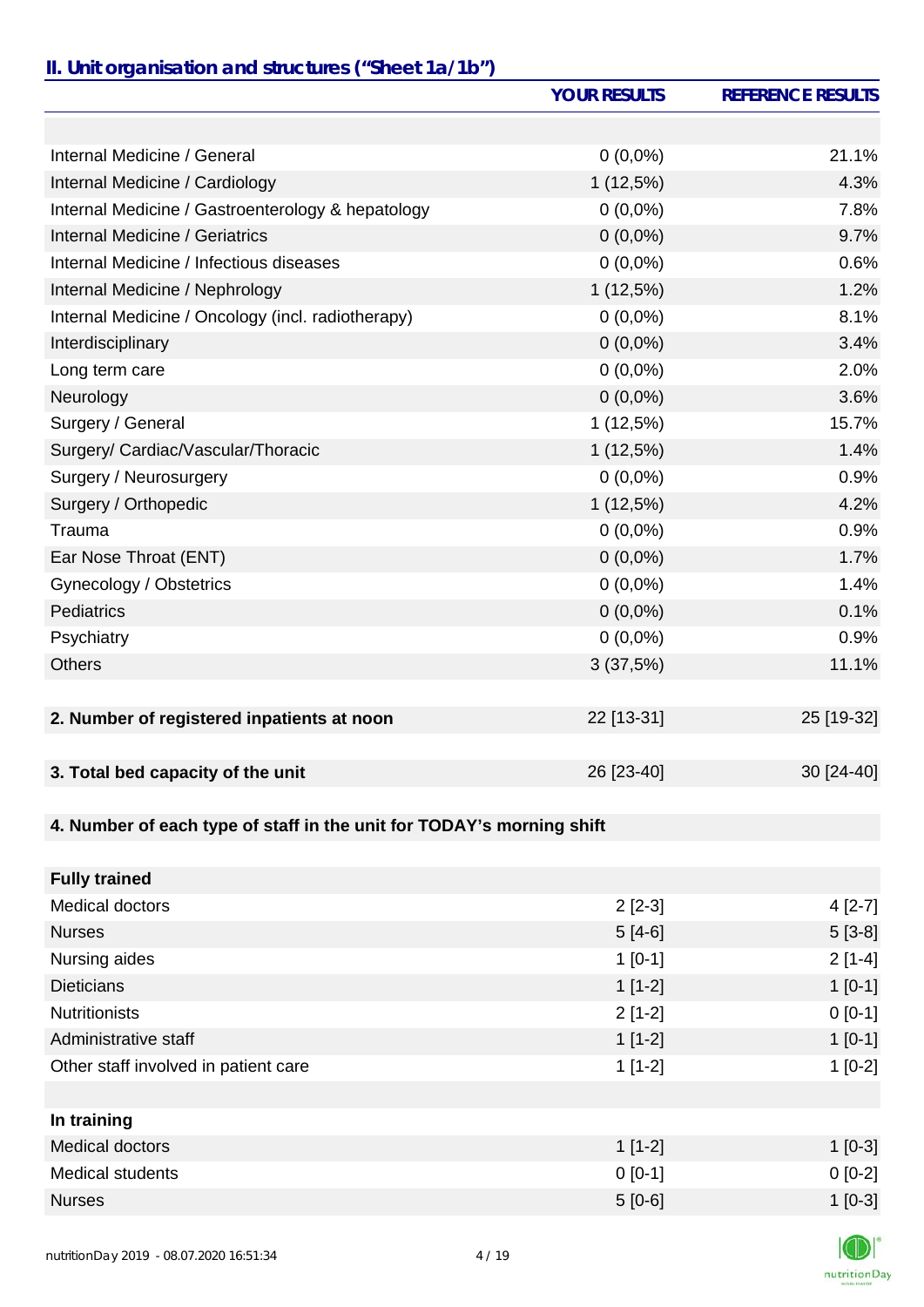| Nursing aides                                                                                       | $0 [0-0]$      | $0[0-0]$         |
|-----------------------------------------------------------------------------------------------------|----------------|------------------|
| <b>Dieticians</b>                                                                                   | $0 [0-0]$      | $0[0-0]$         |
| <b>Nutritionists</b>                                                                                | $0 [0-0]$      | $0[0-0]$         |
| Other staff involved in patient care                                                                | $0 [0-0]$      | $0 [0-0]$        |
| 5. Is there a nutrition support team in your hospital<br>available?                                 | 5 (100,0%) Yes | 1018 (78,3%) Yes |
| 6. Does the unit have a nutrition care strategy?                                                    | 5 (100,0%) Yes | 984 (75,7%) Yes  |
| 7. Is there a person in your unit responsible for<br>nutrition care?                                | 5 (100,0%) Yes | 922 (70,9%) Yes  |
| 8. Is there a dietician, nutritionist or dietetic assistant<br>available for your unit?             | 5 (100,0%) Yes | 1239 (90,8%) Yes |
| 9. Is specific staff responsible for providing feeding<br>assistance to patients during meal times? | 5 (100,0%) Yes | 780 (60,0%) Yes  |
| 10. How do you MAINLY screen/monitor patients for<br>malnutrition?                                  |                |                  |
| At admission                                                                                        |                |                  |
| No routine screening                                                                                | $\overline{a}$ | 109 (7,6%)       |
| No fixed criteria                                                                                   |                | 21(1,5%)         |
| Experience / visual assessment only                                                                 |                | 102(7,1%)        |
| Weighing / BMI only                                                                                 |                | 201 (14,1%)      |
| Nutritional Risk Screening (NRS) 2002                                                               | -              | 462 (32,3%)      |
| Malnutrition Universal Screening Tool (MUST)                                                        |                | 81(5,7%)         |
| Malnutrition Screening tool (MST)                                                                   |                | 115 (8,0%)       |
| <b>SNAQ</b>                                                                                         |                | 13 (0,91%)       |
| Other formal tool                                                                                   | 5 (62,5%) Yes  | 249 (17,4%)      |
| I do not know                                                                                       |                | 11 (0,77%)       |
| Missing                                                                                             | 3(37,5%)       | 66 (4,6%)        |
|                                                                                                     |                |                  |
| <b>During hospital stay</b>                                                                         |                |                  |
| No routine monitoring                                                                               |                | 133 (9,3%)       |
| No fixed criteria                                                                                   | 5 (62,5%) Yes  | 118 (8,3%)       |
| Experience / visual assessment only                                                                 |                | 235 (16,4%)      |
| Weighing / BMI only                                                                                 |                | 471 (32,9%)      |
| Other formal tool                                                                                   |                | 375 (26,2%)      |
| I do not know                                                                                       |                | 32(2,2%)         |
| Missing                                                                                             | 3(37,5%)       | 66 (4,6%)        |
|                                                                                                     |                |                  |
| 11a. Do you routinely use guidelines or standards for<br>nutrition care?                            | 5 (100,0%) Yes | 1043 (82,1%) Yes |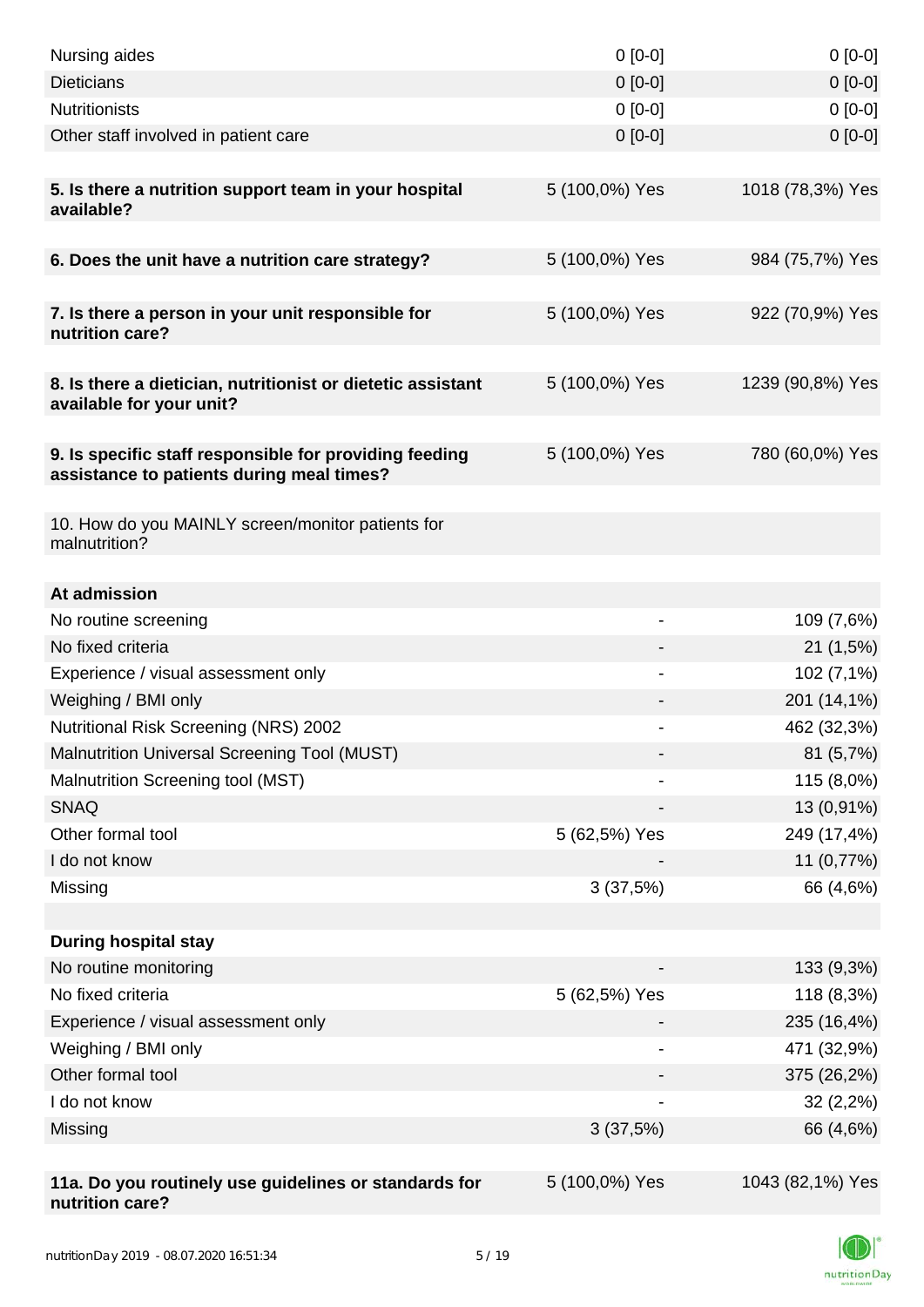| 11b. If yes, which one is mainly used?  |                              |             |
|-----------------------------------------|------------------------------|-------------|
| International guidelines                | $\overline{\phantom{0}}$     | 257 (24,6%) |
| National guidelines                     |                              | 166 (15,9%) |
| Standards on hospital level             | 5 (100%) Yes                 | 378 (36,2%) |
| Standards on unit level                 | $\qquad \qquad \blacksquare$ | 65 (6,2%)   |
| Individual patient nutrition care plans | ۰                            | 155 (14,9%) |
| Other                                   |                              | $11(1,1\%)$ |
| Missing                                 |                              | $11(1,1\%)$ |
|                                         |                              |             |

# **12. What is routinely done in your unit for given patient groups?**

| At risk                                                    |               |             |
|------------------------------------------------------------|---------------|-------------|
| Watchful waiting                                           |               | 399 (27,9%) |
| Discuss nutrition care activities during ward rounds       | 3 (37,5%) Yes | 614 (42,9%) |
| Develop an individual nutrition care plan                  | 4 (50,0%) Yes | 720 (50,3%) |
| Initiate treatment / nutrition intervention                | 4 (50,0%) Yes | 820 (57,3%) |
| Consult a nutrition expert (dietician, nutritionist, etc.) | 5 (62,5%) Yes | 828 (57,9%) |
| Consult a medical professional                             | 4 (50,0%) Yes | 505 (35,3%) |
| Calculate energy requirements                              | 3 (37,5%) Yes | 652 (45,6%) |
| Calculate protein requirements                             | 3 (37,5%) Yes | 630 (44,1%) |
|                                                            |               |             |
| <b>Malnourished</b>                                        |               |             |
| Watchful waiting                                           |               | 280 (19,6%) |
| Discuss nutrition care activities during ward rounds       | 4 (50,0%) Yes | 675 (47,2%) |
| Develop an individual nutrition care plan                  | 4 (50,0%) Yes | 792 (55,4%) |
| Initiate treatment / nutrition intervention                | 5 (62,5%) Yes | 884 (61,8%) |
| Consult a nutrition expert (dietician, nutritionist, etc.) | 5 (62,5%) Yes | 823 (57,6%) |
| Consult a medical professional                             | 3 (37,5%) Yes | 579 (40,5%) |
| Calculate energy requirements                              | 5 (62,5%) Yes | 763 (53,4%) |
| Calculate protein requirements                             | 5 (62,5%) Yes | 745 (52,1%) |
|                                                            |               |             |
| <b>Every patient</b>                                       |               |             |
| Watchful waiting                                           | 5 (62,5%) Yes | 700 (49,0%) |
| Discuss nutrition care activities during ward rounds       | 1 (12,5%) Yes | 358 (25,0%) |
| Develop an individual nutrition care plan                  |               | 250 (17,5%) |
| Initiate treatment / nutrition intervention                |               | 197 (13,8%) |
| Consult a nutrition expert (dietician, nutritionist, etc.) |               | 264 (18,5%) |
| Consult a medical professional                             | 1 (12,5%) Yes | 307 (21,5%) |
| Calculate energy requirements                              | 1 (12,5%) Yes | 186 (13,0%) |
| Calculate protein requirements                             |               | 168 (11,7%) |
|                                                            |               |             |

#### **Never**

Watchful waiting 105 (7,3%)

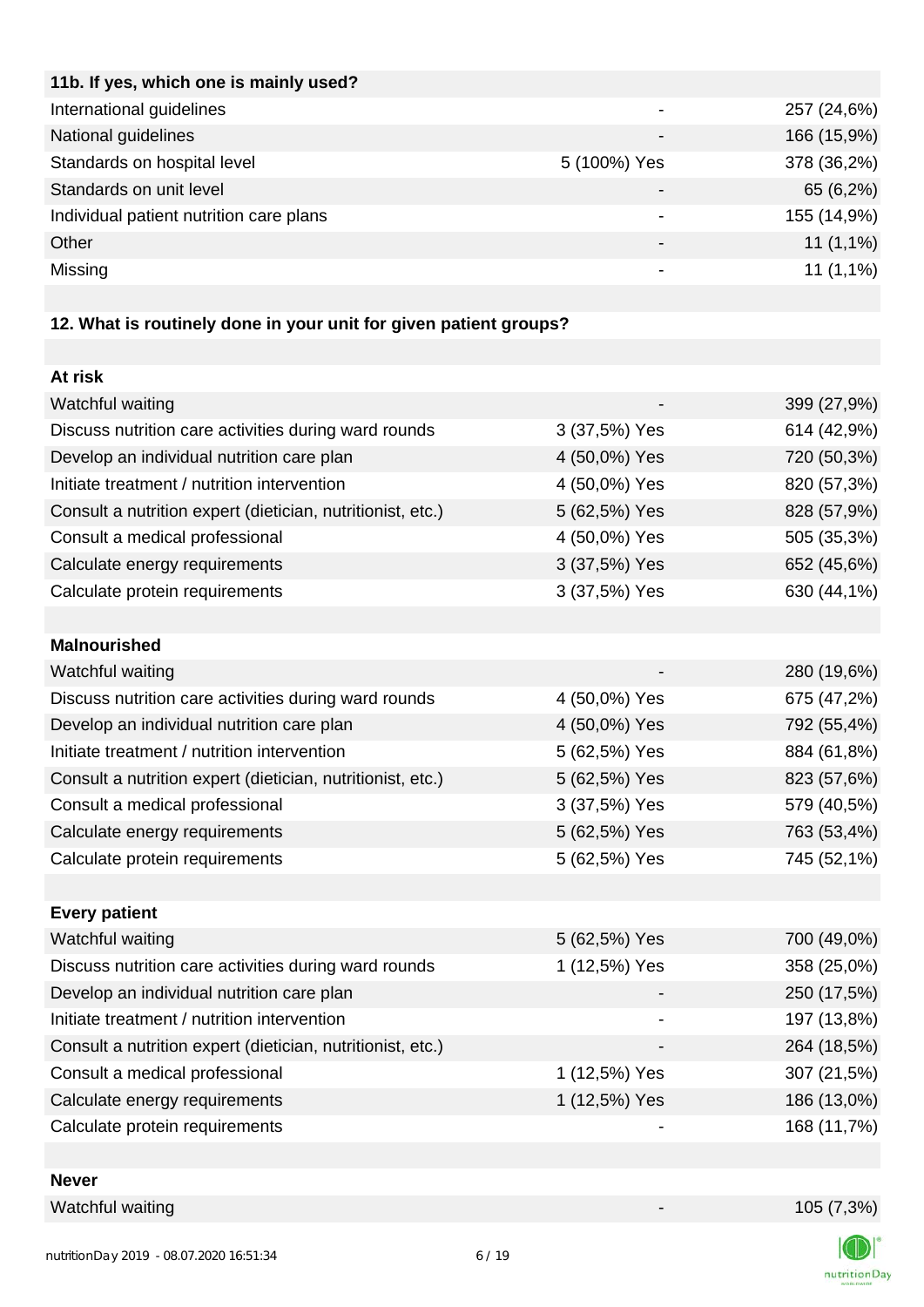| Discuss nutrition care activities during ward rounds               |               | 77 (5,4%)    |
|--------------------------------------------------------------------|---------------|--------------|
| Develop an individual nutrition care plan                          | 1 (12,5%) Yes | 62 (4,3%)    |
| Initiate treatment / nutrition intervention                        | -             | 19 (1,3%)    |
| Consult a nutrition expert (dietician, nutritionist, etc.)         |               | 20 (1,4%)    |
| Consult a medical professional                                     | -             | 146 (10,2%)  |
| Calculate energy requirements                                      |               | 141 (9,9%)   |
| Calculate protein requirements                                     |               | 165 (11,5%)  |
|                                                                    |               |              |
| I do not know                                                      |               |              |
| Watchful waiting                                                   |               | 71 (5,0%)    |
| Discuss nutrition care activities during ward rounds               | -             | 54 (3,8%)    |
| Develop an individual nutrition care plan                          |               | 41 (2,9%)    |
| Initiate treatment / nutrition intervention                        |               | 34(2,4%)     |
| Consult a nutrition expert (dietician, nutritionist, etc.)         |               | 33(2,3%)     |
| Consult a medical professional                                     |               | 86 (6,0%)    |
| Calculate energy requirements                                      |               | 65 (4,5%)    |
| Calculate protein requirements                                     |               | 71 (5,0%)    |
|                                                                    |               |              |
| 13. When do you routinely weigh your patients?                     |               |              |
| at admission                                                       | 2 (25,0%) Yes | 928 (64,9%)  |
| Within 24 hours                                                    |               | 210 (14,7%)  |
| Within 48 hours                                                    |               | 79 (5,5%)    |
| Within 72 hours                                                    | 1 (12,5%) Yes | 39 (2,7%)    |
| Every week                                                         | 4 (50,0%) Yes | 627 (43,8%)  |
| Occasionally                                                       |               | 158 (11,0%)  |
| When requested                                                     | 4 (50,0%) Yes | 728 (50,9%)  |
| At discharge                                                       |               | 67 (4,7%)    |
| <b>Never</b>                                                       |               | $17(1,2\%)$  |
| I do not know                                                      |               | 6(0,42%)     |
| No answer given                                                    | 3(16,7%)      | 69 (4,8%)    |
|                                                                    |               |              |
| 14. What do you do to support adequate food intake of patients?    |               |              |
| Offer additional meals or in between snacks                        | 5 (62,5%) Yes | 1096 (76,6%) |
| Offer meal choices                                                 | 5 (62,5%) Yes | 1055 (73,8%) |
| Offer different portion sizes                                      | 5 (62,5%) Yes | 934 (65,3%)  |
| Consider food presentation                                         | 2 (25,0%) Yes | 502 (35,1%)  |
| Change food texture/consistency as needed                          | 5 (62,5%) Yes | 1175 (82,2%) |
| Consider patient problems with eating and drinking                 | 5 (62,5%) Yes | 1166 (81,5%) |
| Ensure that mealtimes are undisturbed/protected<br>mealtime policy | 1 (12,5%) Yes | 324 (22,7%)  |
| Promote positive eating environment                                | 1 (12,5%) Yes | 419 (29,3%)  |
| Consider cultural/religious preferences                            | 4 (50,0%) Yes | 903 (63,1%)  |
| Consider patient allergies / intolerances                          | 5 (62,5%) Yes | 1045 (73,1%) |
| Other                                                              |               | 103 (7,2%)   |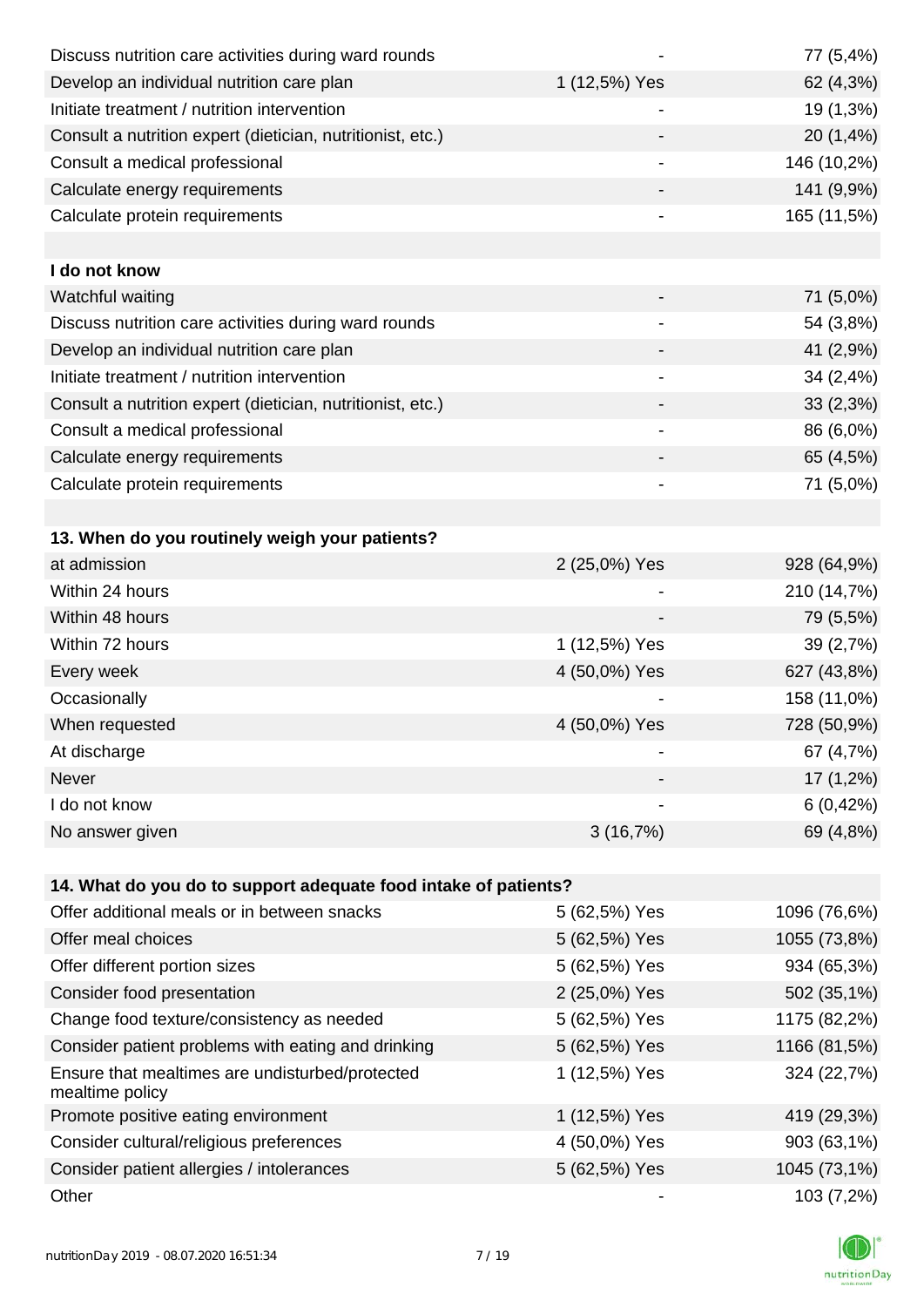| I do not know                                                                        |                          | 26 (1,8%)       |
|--------------------------------------------------------------------------------------|--------------------------|-----------------|
| No answer given                                                                      | 3(37,5%)                 | 67 (4,7%)       |
| 15. Which nutrition-related standards or routine activities exist in your unit?      |                          |                 |
| Nutrition training is available                                                      | 5 (62,5%) Yes            | 821 (57,4%)     |
| Reporting of nutrition related information to hospital<br>managers                   | 5 (62,5%) Yes            | 608 (42,5%)     |
| Quality indicators are recorded and reported to national<br>or regional level        | 5 (62,5%) Yes            | 448 (31,3%)     |
| Quality indicators are used for internal benchmarking                                | $\overline{\phantom{a}}$ | 513 (35,9%)     |
| Patient feedback about food and food service is collected<br>using a questionnaire   | 5 (62,5%) Yes            | 884 (61,8%)     |
| None                                                                                 |                          | 41 (2,9%)       |
| I do not know                                                                        |                          | 61 $(4,3\%)$    |
| No answer given                                                                      | 3(37,5%)                 | 151 (10,6%)     |
|                                                                                      |                          |                 |
| 16. At admission what is asked and documented?                                       |                          |                 |
| Change in weight                                                                     | 4 (50,0%) Yes            | 1104 (77,2%)    |
| Eating habits/difficulties                                                           | 4 (50,0%) Yes            | 1041 (72,8%)    |
| Nutrition before admission                                                           | 5 (62,5%) Yes            | 823 (57,6%)     |
| None                                                                                 |                          | 18 (1,3%)       |
| I do not know                                                                        |                          | 33(2,3%)        |
| No answer given                                                                      | 3(37,5%)                 | 153 (10,7%)     |
| 17. On what forms is there a specific part about eating, nutrition or malnutrition?  |                          |                 |
|                                                                                      |                          |                 |
| a. Patient Record has a section for                                                  |                          |                 |
| indicating if the patient is malnourished or at risk of<br>malnutrition              | 5 (62,5%) Yes            | 1037 (72,5%)    |
| nutrition treatment                                                                  | 5 (62,5%) Yes            | 837 (58,5%)     |
| <b>None</b>                                                                          |                          | 65 (4,5%)       |
| I do not know                                                                        |                          | 42 (2,9%)       |
|                                                                                      |                          |                 |
| b. Discharge Letter                                                                  |                          |                 |
| summarizes nutrition treatment received during stay                                  | 3 (37,5%) Yes            | 592 (41,4%)     |
| makes future nutrition-related recommendations                                       | 3 (37,5%) Yes            | 816 (57,1%)     |
| None                                                                                 |                          | 137 (9,6%)      |
| I do not know                                                                        |                          | 128 (9,0%)      |
|                                                                                      |                          |                 |
| 18. Do you provide brochures about malnutrition to<br>at risk/malnourished patients? | 5 (100,0%) Yes           | 519 (45,2%) Yes |
|                                                                                      |                          |                 |
| 19. Who filled in this sheet?                                                        |                          |                 |
| <b>Head staff</b>                                                                    |                          | 411 (28,7%)     |
| Dietician                                                                            |                          |                 |
|                                                                                      | 4 (50,0%) Yes            | 717 (50,1%)     |
| <b>Nurse</b>                                                                         | 3 (37,5%) Yes            | 388 (27,1%)     |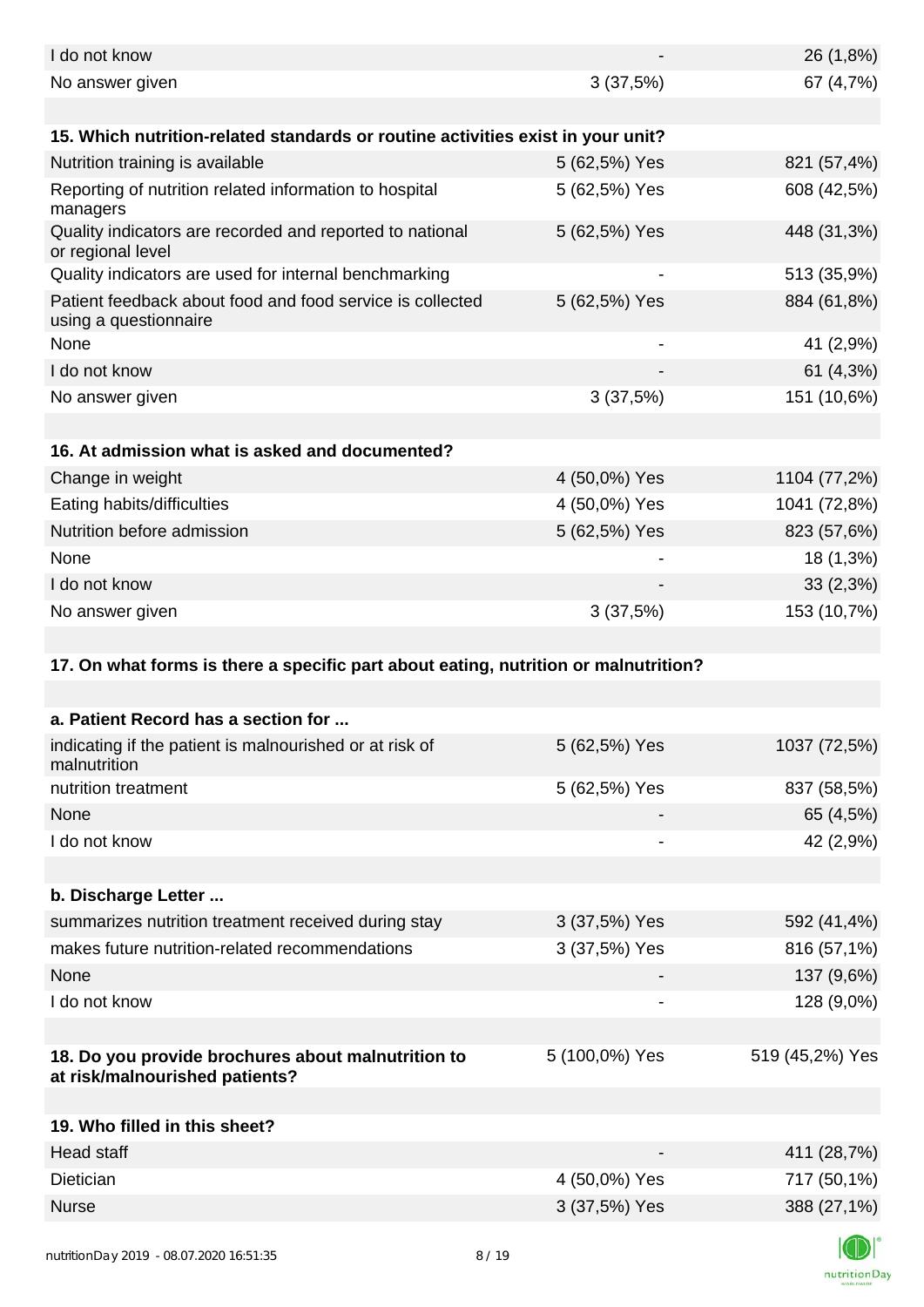| Physician            |                          | 175 (12,2%) |
|----------------------|--------------------------|-------------|
| Administrative staff | $\qquad \qquad$          | 13 (0,91%)  |
| Other                | 2 (25,0%) Yes            | 71 (5,0%)   |
| None                 | $\overline{\phantom{0}}$ |             |
| I do not know        |                          | 15 (1,0%)   |

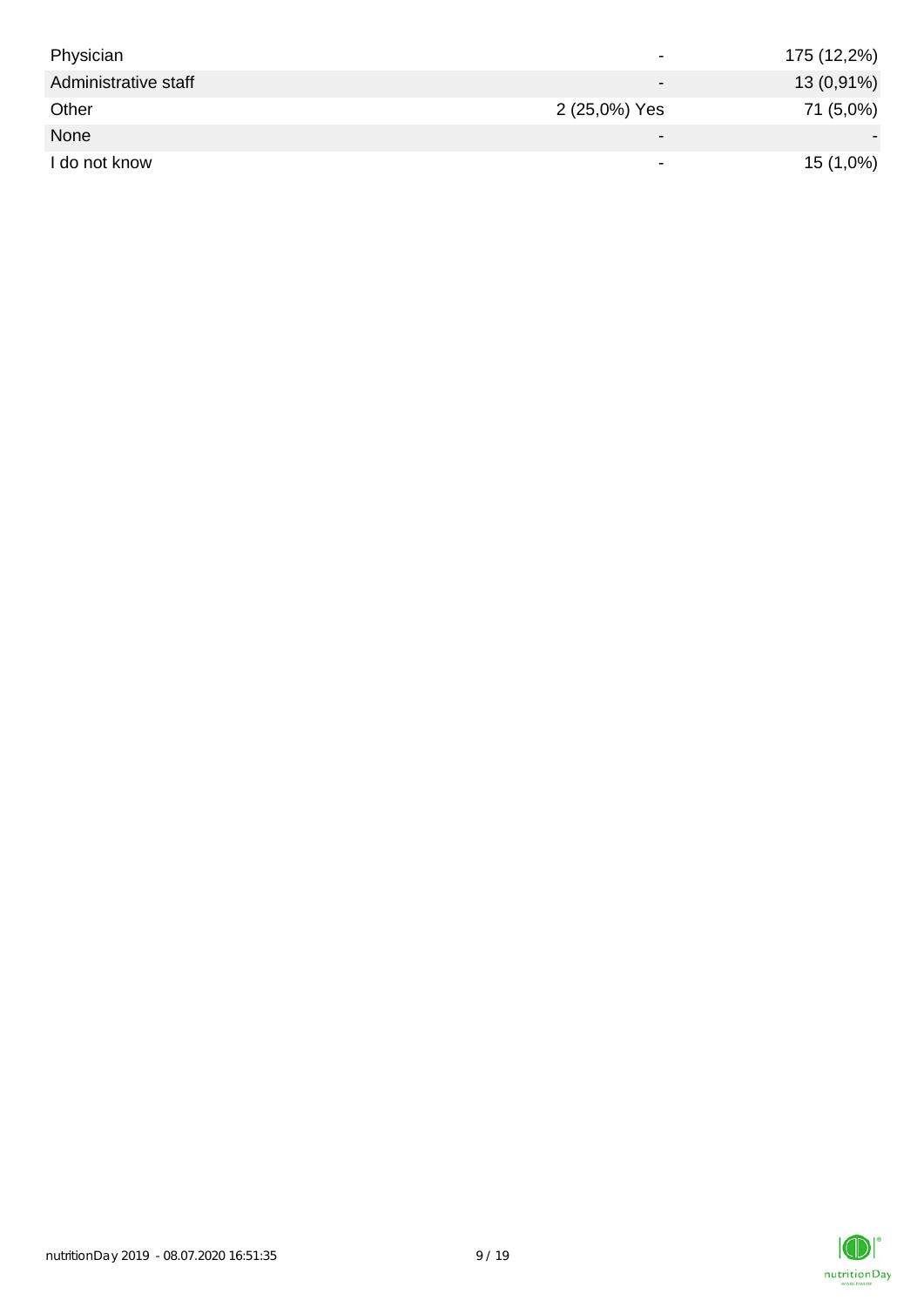|                                                                                         | <b>YOUR RESULTS</b> | <b>REFERENCE RESULTS</b> |
|-----------------------------------------------------------------------------------------|---------------------|--------------------------|
|                                                                                         |                     |                          |
| Total                                                                                   | 80                  | 27195                    |
| Age                                                                                     | 70 [57-79]          | 67 [53-78]               |
| Female                                                                                  | 32 (40,0%)          | 13525 (49,7%)            |
| Weight                                                                                  | $81,1 \pm 15,3$     | $69,9+18,9$              |
| Height                                                                                  | $172 + 10$          | $165 \pm 10$             |
| <b>BMI</b>                                                                              | $27,3+4,3$          | $25,5+5,9$               |
|                                                                                         |                     |                          |
| 1. This hospital admission was                                                          |                     |                          |
| planned                                                                                 | 28 (35,0%)          | 9881 (36,3%)             |
| an emergency                                                                            | 52 (65,0%)          | 14977 (55,1%)            |
| I do not know                                                                           |                     | 2337 (8,6%)              |
| No answer given                                                                         |                     |                          |
|                                                                                         |                     |                          |
| 2a. Diagnosis at admission                                                              |                     |                          |
| 0100 Infectious and parasitic diseases                                                  | $5(6,3\%)$          | 2442 (9,0%)              |
| 0200 Neoplasms                                                                          | 7(8,8%)             | 4873 (17,9%)             |
| 0300 Blood and bloodforming organs and the immune<br>mechanism                          |                     | 1724 (6,3%)              |
| 0400 Endocrine, nutritional and metabolic diseases                                      | $4(5,0\%)$          | 3266 (12,0%)             |
| 0500 Mental health                                                                      | 2(2,5%)             | 1218 (4,5%)              |
| 0600 Nervous system                                                                     | $1(1,3\%)$          | 2493 (9,2%)              |
| 0700 Eye and adnexa                                                                     | $1(1,3\%)$          | 339 (1,2%)               |
| 0800 Ear and mastoid process                                                            |                     | 172 (0,63%)              |
| 0900 Circulatory system                                                                 | 26 (32,5%)          | 5629 (20,7%)             |
| 1000 Respiratory system                                                                 | 5(6,3%)             | 4217 (15,5%)             |
| 1100 Digestive system                                                                   | $4(5,0\%)$          | 6840 (25,2%)             |
| 1200 Skin and subcutaneous tissue                                                       | 3(3,8%)             | 1244 (4,6%)              |
| 1300 Musculoskeletal system and connective tissue                                       | 24 (30,0%)          | 4246 (15,6%)             |
| 1400 Genitourinary system                                                               | $9(11,3\%)$         | 2809 (10,3%)             |
| 1500 Pregnancy, childbirth and the puerperium                                           |                     | 222 (0,82%)              |
| 1600 Conditions originating in the perinatal period                                     |                     | 36 (0,13%)               |
| 1700 Congenital/chromosomal abnormalities                                               |                     | 52 (0,19%)               |
| 1800 Symptoms, signs, abnormal clinical/lab findings                                    | 7(8,8%)             | 1319 (4,9%)              |
| 1900 Injury, poisoning                                                                  | $1(1,3\%)$          | 724 (2,7%)               |
| 2000 External causes of morbidity and mortality (e.g.<br>transport accidents, assaults) | $4(5,0\%)$          | 671 (2,5%)               |
| 2100 Factors influencing health status and contact with<br>health services              | $1(1,3\%)$          | 990 (3,6%)               |
| No answer given                                                                         |                     |                          |

**3. Which conditions/comorbidities does this patient have?**

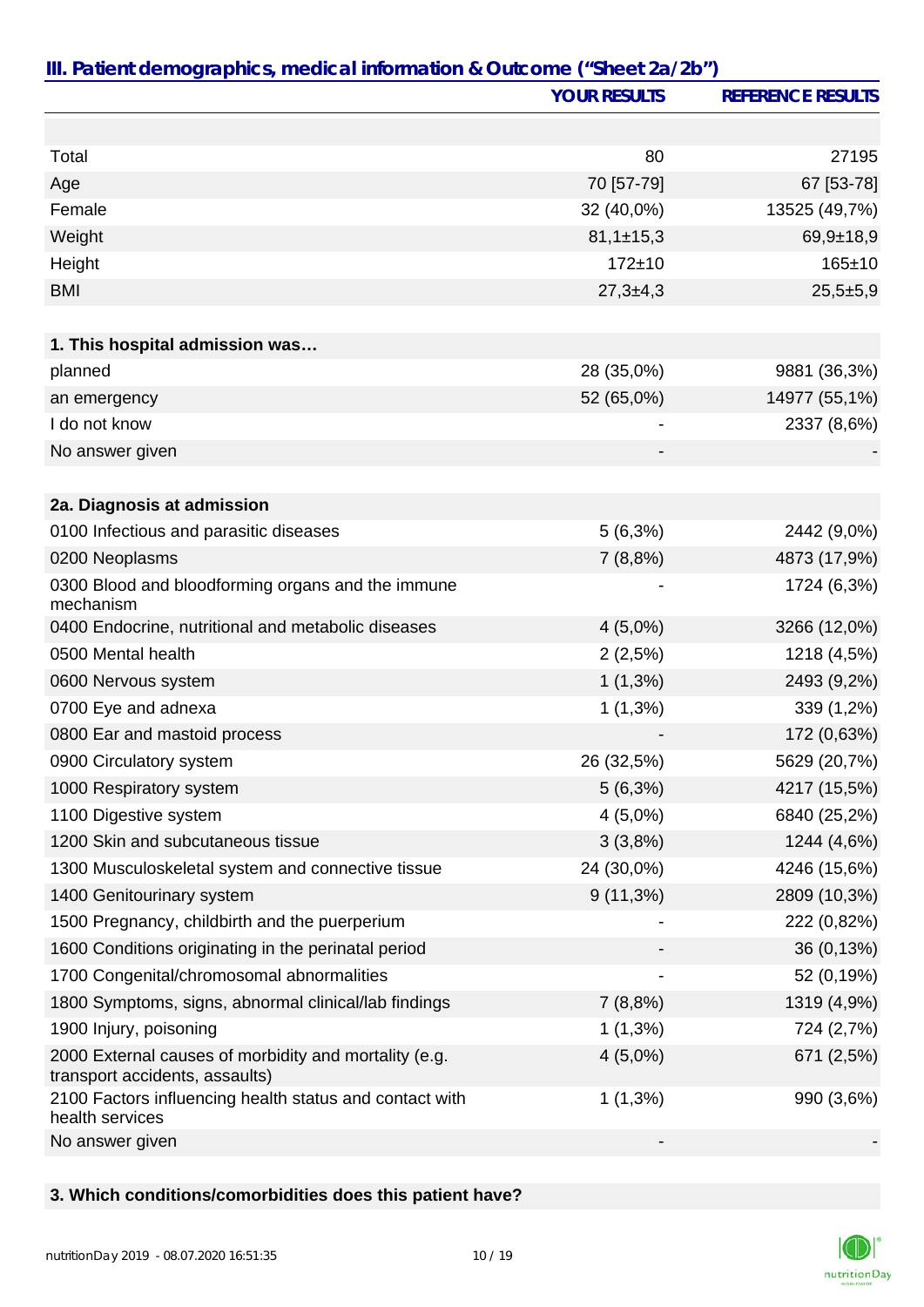| Cardiac insufficiency                                | 35 (43,8%)  | 5264 (21,3%)  |
|------------------------------------------------------|-------------|---------------|
| Myocardial infarction                                | $9(11,3\%)$ | 1338 (5,5%)   |
| Chronic lung disease                                 | 15 (18,8%)  | 3466 (14,1%)  |
| Cerebral vascular disease                            | 6(7,5%)     | 2274 (9,3%)   |
| Peripheral vascular disease                          | 13 (16,3%)  | 2842 (11,6%)  |
| Chronic liver disease                                |             | 1477 (6,1%)   |
| Chronic kidney disease                               | 12 (15,0%)  | 2817 (11,6%)  |
| <b>Diabetes</b>                                      | 17 (21,5%)  | 5968 (24,2%)  |
| Cancer                                               | $9(11,3\%)$ | 5709 (23,2%)  |
| Infection                                            | $4(5,0\%)$  | 3578 (14,6%)  |
| Dementia                                             |             | 1229 (5,1%)   |
| Major depressive disorder                            | 6(7,5%)     | 1233 (5,1%)   |
| Other chronic mental disorder                        | 5(6,3%)     | 1229 (5,1%)   |
| Other chronic disease                                | 18 (22,5%)  | 6369 (25,9%)  |
| None                                                 | 15 (18,8%)  | 4869 (17,9%)  |
|                                                      |             |               |
| 4a. Previous operation during this hospital stay     |             |               |
| Yes, planned                                         | 32 (40,0%)  | 5304 (19,5%)  |
| Yes, acute                                           | $9(11,3\%)$ | 1634 (6,0%)   |
| <b>No</b>                                            | 39 (48,8%)  | 17917 (65,9%) |
| I do not know                                        |             | 313 (1,2%)    |
| Missing                                              |             | 2027 (7,5%)   |
|                                                      |             |               |
| Days since operation                                 | $2[1-6]$    | $3[1-11]$     |
|                                                      |             |               |
| 4b. Planned operation during this hospital stay      |             |               |
| Yes, today or tomorrow                               | 3(3,8%)     | 1998 (7,3%)   |
| Yes, later                                           | 5(6,3%)     | 1411 (5,2%)   |
| No                                                   | 71 (88,8%)  | 19908 (73,2%) |
| I do not know                                        | $1(1,3\%)$  | 1082 (4,0%)   |
| Missing                                              |             | 2796 (10,3%)  |
|                                                      |             |               |
| 5. Previous ICU admission during this hospital stay? | $4(5,0\%)$  | 2731 (10,6%)  |
| (Yes)                                                |             |               |
|                                                      |             |               |
| 6. Is this patient terminally ill?                   | 2(2,5%)     | 1729 (6,4%)   |
| 7. Fluid status                                      |             |               |
| Normal                                               | 59 (73,8%)  | 20820 (76,6%) |
| Overloaded                                           | 17 (21,3%)  | 1466 (5,4%)   |
| Dehydrated                                           | 2(2,5%)     | 1298 (4,8%)   |
| I do not know                                        | 2(2,5%)     | 3611 (13,3%)  |
| Missing                                              |             |               |
|                                                      |             |               |

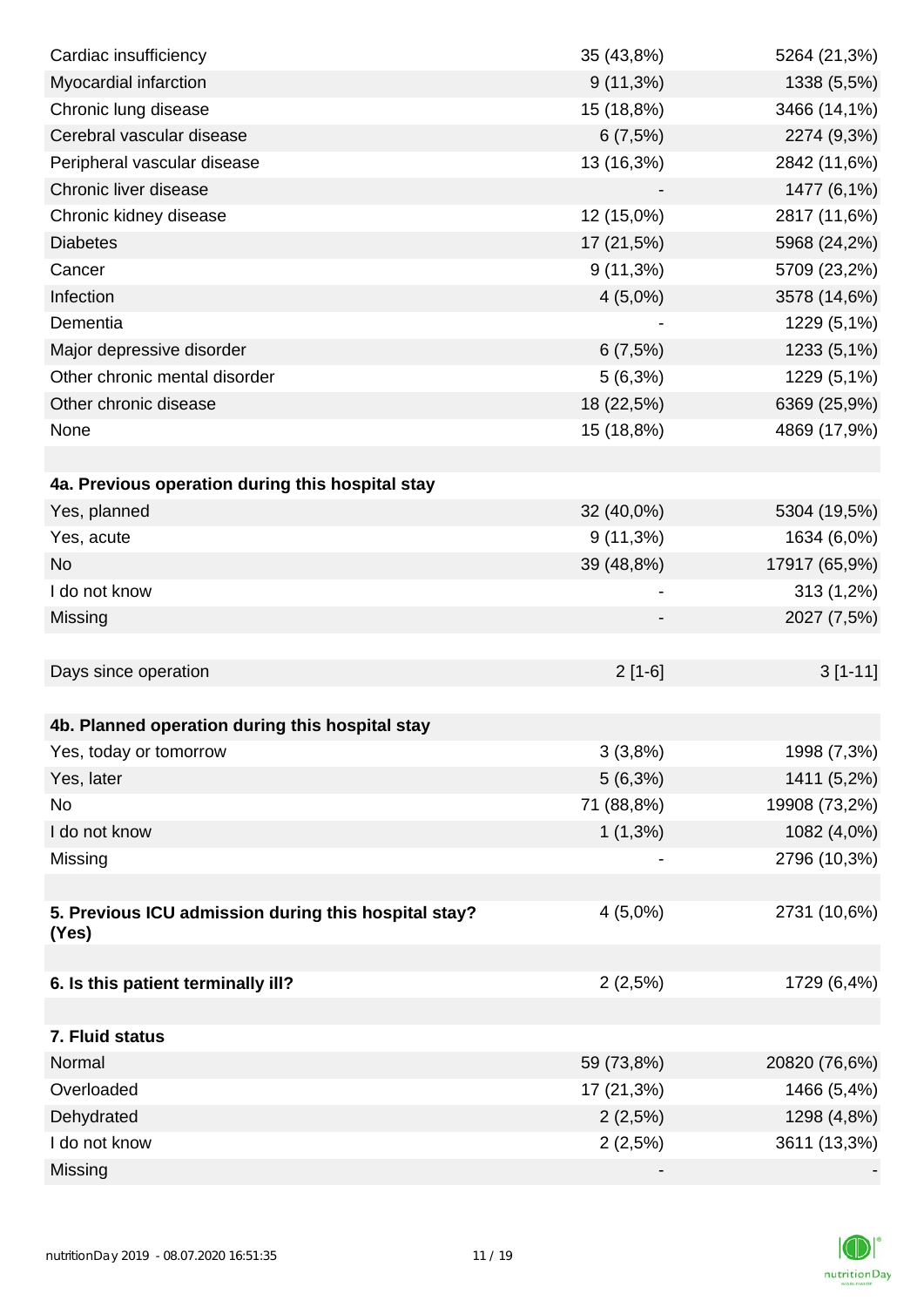| 8. Number of different medications planned                                               |             |               |
|------------------------------------------------------------------------------------------|-------------|---------------|
| Oral                                                                                     | 10 [6-13]   | $5[2-8]$      |
| Other                                                                                    | $2[1-4]$    | $2[1-4]$      |
|                                                                                          |             |               |
| 9. Was this patient identified as malnourished or at risk of malnutrition?               |             |               |
| Malnourished                                                                             | 6(7,5%)     | 3264 (12,0%)  |
| At risk                                                                                  | $8(10,0\%)$ | 4856 (17,9%)  |
| <b>No</b>                                                                                | 60 (75,0%)  | 16820 (61,8%) |
| I do not know                                                                            | 6(7,5%)     | 2255 (8,3%)   |
| Missing                                                                                  |             |               |
|                                                                                          |             |               |
| 10. IV Fluids                                                                            |             |               |
| Electrolyte solution (NaCl, Ringers lactate, etc)                                        | 16 (20,0%)  | 9496 (34,9%)  |
| 5% Glucose solution                                                                      |             | 2615 (9,6%)   |
|                                                                                          |             |               |
| 11. Number of ONS drinks planned                                                         | $0 [0-0]$   | $0[0-0]$      |
|                                                                                          |             |               |
| 12. Nutrition intake                                                                     |             |               |
| Regular hospital food                                                                    | 59 (73,8%)  | 15788 (58,1%) |
| Fortified/enriched hospital food                                                         | 12 (15,0%)  | 3133 (11,5%)  |
| Protein/energy supplement (e.g. ONS drinks)                                              | 12 (15,0%)  | 4012 (14,8%)  |
| <b>Enteral nutrition</b>                                                                 |             | 1315 (4,8%)   |
| Parenteral nutrition                                                                     |             | 1286 (4,7%)   |
| Special diet                                                                             | 21 (26,3%)  | 8834 (32,5%)  |
| None                                                                                     | $0(0,0\%)$  | 1283 (4,7%)   |
|                                                                                          |             |               |
| 13a. All lines and Tubes                                                                 |             |               |
| <b>Central Venous</b>                                                                    | 2(2,5%)     | 2360 (9,2%)   |
| Peripheral venous access                                                                 | 42 (52,5%)  | 12501 (48,7%) |
| Nasogastric                                                                              |             | 680 (2,6%)    |
| Nasojejunal                                                                              |             | 135 (0,53%)   |
| Nasoduadenal                                                                             |             | 99 (0,39%)    |
| Enterostoma                                                                              |             | 126 (0,49%)   |
| Percutaneous endoscopy/surgical gastrostomy                                              |             | 234 (0,91%)   |
| Percutaneous endoscopy/surgical jejunostomy                                              |             | 95 (0,37%)    |
| None                                                                                     | 36 (45,0%)  | 12303 (45,2%) |
|                                                                                          |             |               |
| 13b. Were there complications with nutrition related lines<br>and tubes since admission? |             |               |
| Yes, previously                                                                          | 3(3,8%)     | 362 (1,3%)    |
| Yes, ongoing                                                                             |             | 227 (0,83%)   |
| <b>No</b>                                                                                | 67 (83,8%)  | 21227 (78,1%) |
| I do not know                                                                            | 7(8,8%)     | 2312 (8,5%)   |
| Missing                                                                                  | 3(3,8%)     | 3067 (11,3%)  |

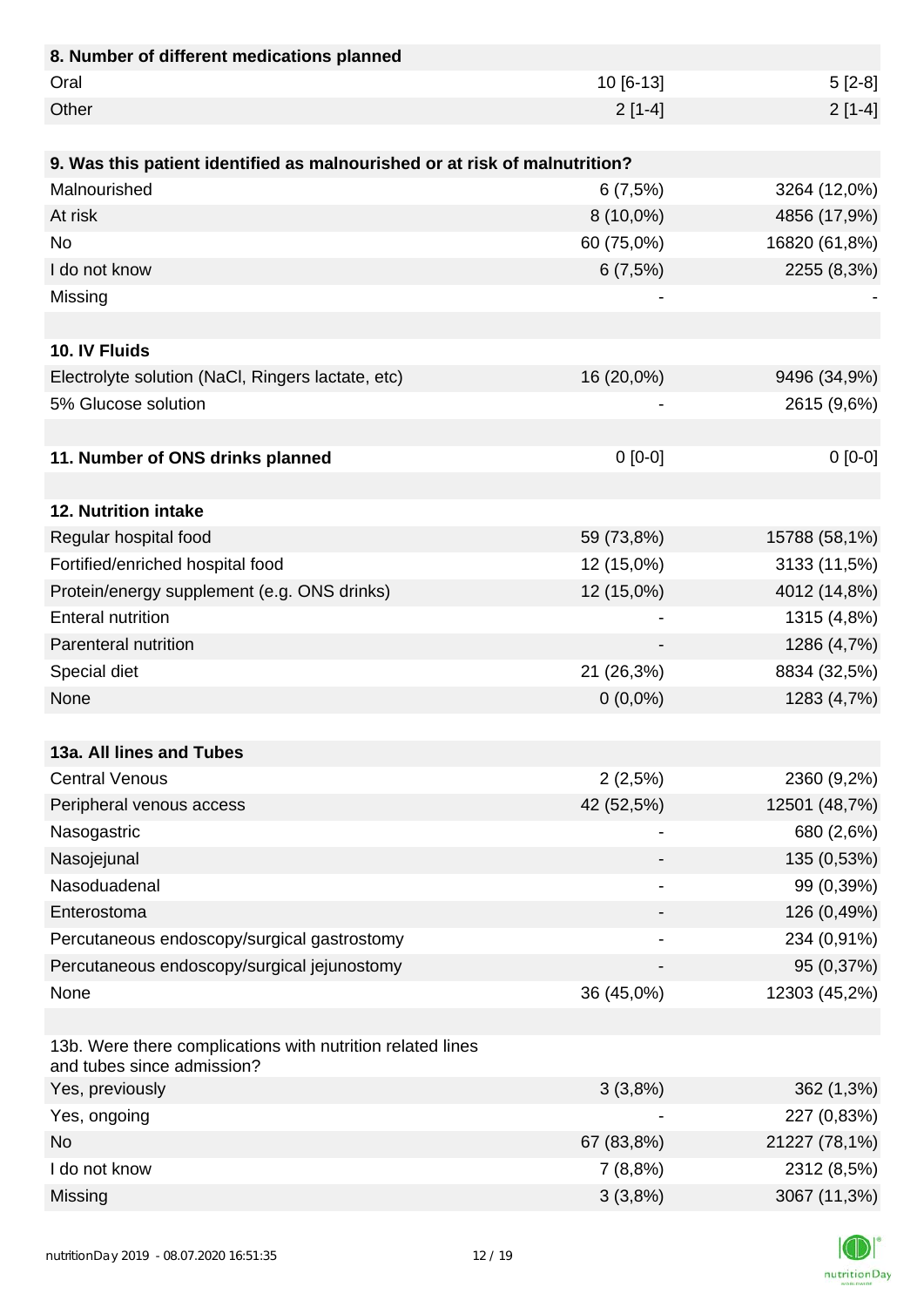| 14. Please indicate if any of the following was done for this patient since admission |            |               |
|---------------------------------------------------------------------------------------|------------|---------------|
| Energy requirements were determined                                                   | 17 (21,3%) | 9593 (37,3%)  |
| Protein requirements were determined                                                  | 17 (21,3%) | 8543 (33,3%)  |
| Food/Nutrition intake was recorded in the patient record                              | 17 (21,3%) | 11079 (43,1%) |
| Nutrition treatment plan was developed                                                | 17 (21,3%) | 9042 (35,2%)  |
| Nutrition expert was consulted                                                        | 17 (21,3%) | 9313 (36,3%)  |
| Malnutrition status is recorded in the patient record                                 | 25 (31,3%) | 8238 (32,1%)  |
| None                                                                                  |            |               |
|                                                                                       |            |               |
| 15a. Energy goal                                                                      |            |               |
| $< 500$ kcal                                                                          |            | 1046 (3,8%)   |
| 500-999 kcal                                                                          |            | 269 (0,99%)   |
| 1000-1499 kcal                                                                        |            | 2400 (8,8%)   |
| 1500-1999 kcal                                                                        | 10 (12,5%) | 8218 (30,2%)  |
| >=2000 kcal                                                                           | 6(7,5%)    | 2704 (9,9%)   |
| Not determined                                                                        | 54 (67,5%) | 8749 (32,2%)  |
| I do not know                                                                         | 10 (12,5%) | 2265 (8,3%)   |
| Missing                                                                               |            | 1544 (5,7%)   |
|                                                                                       |            |               |
| 15b. Energy intake                                                                    |            |               |
| $< 500$ kcal                                                                          |            | 1697 (6,2%)   |
| 500-999 kcal                                                                          | 2(2,5%)    | 1257 (4,6%)   |
| 1000-1499 kcal                                                                        | $5(6,3\%)$ | 3424 (12,6%)  |
| 1500-1999 kcal                                                                        | $4(5,0\%)$ | 5999 (22,1%)  |
| >=2000 kcal                                                                           | 2(2,5%)    | 1448 (5,3%)   |
| Not determined                                                                        | 24 (30,0%) | 8533 (31,4%)  |
| I do not know                                                                         | 43 (53,8%) | 3276 (12,0%)  |
| Missing                                                                               |            | 1561 (5,7%)   |
|                                                                                       |            |               |
| 16. Since admission, this patient's health status has                                 |            |               |
| Improved                                                                              | 41 (51,3%) | 12837 (47,2%) |
| Deteriorated                                                                          | 3(3,8%)    | 1433 (5,3%)   |
| Remained the same                                                                     | 27 (33,8%) | 7057 (25,9%)  |
| This patient has just been admitted                                                   | 2(2,5%)    | 1699 (6,2%)   |
| I do not know                                                                         | 7(8,8%)    | 2663 (9,8%)   |
| Missing                                                                               |            | 1506 (5,5%)   |
|                                                                                       |            |               |
| Length of hospital stay (days)                                                        | 8 [4-12]   | 12 [6-23]     |
|                                                                                       |            |               |
| <b>Outcome Code</b>                                                                   |            |               |
| 1= Still in the hospital                                                              | 2(2,5%)    | 2601 (9,6%)   |
| 2= Transferred to another hospital                                                    | 3(3,8%)    | 571 (2,1%)    |
| 3= Transferred to long term care                                                      | $4(5,0\%)$ | 1107 (4,1%)   |
|                                                                                       |            |               |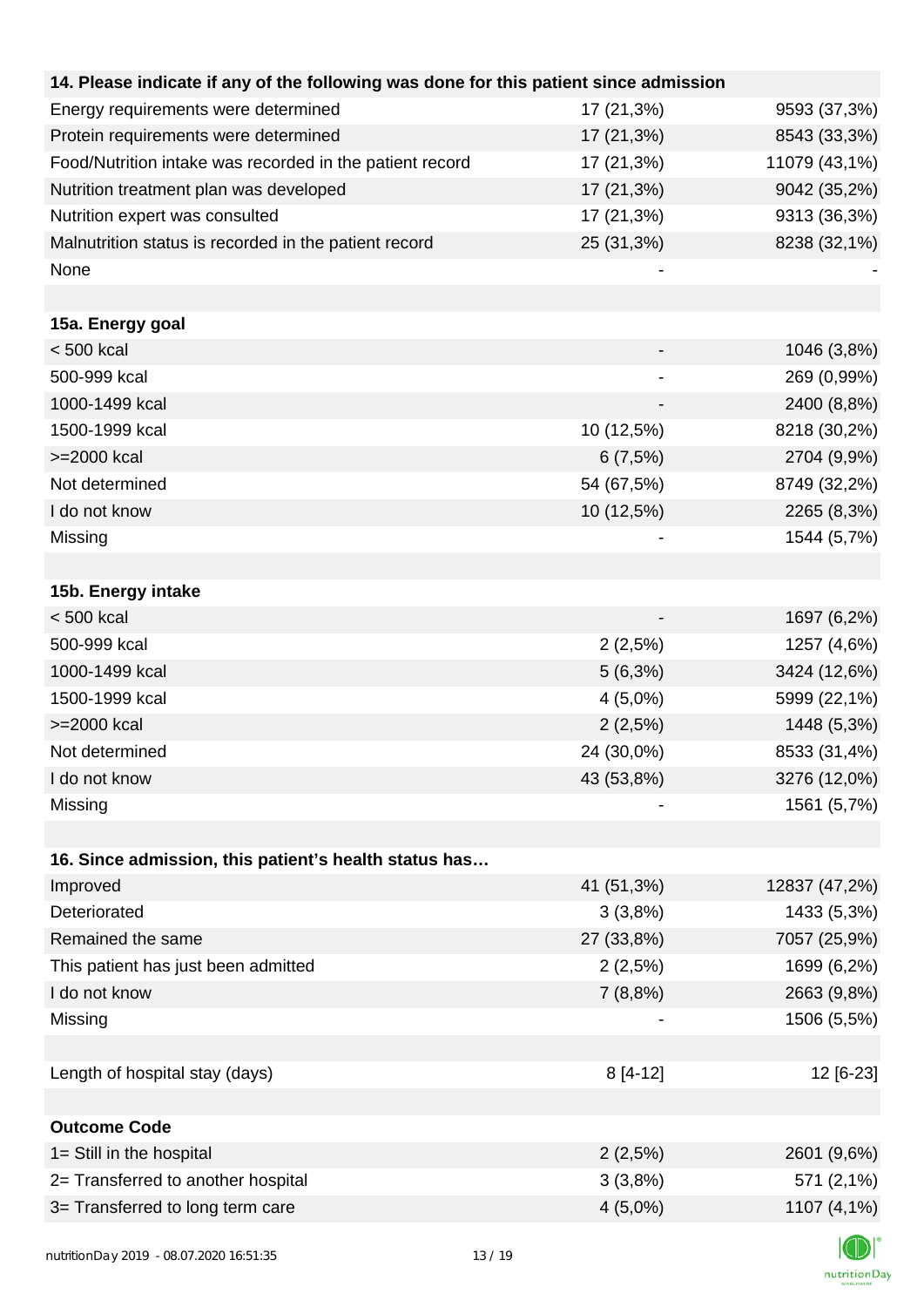| 4= Rehabilitation                    | 6(7,5%)     | 1222 (4,5%)   |
|--------------------------------------|-------------|---------------|
| 5= Discharged home                   | 55 (68,8%)  | 20149 (74,1%) |
| $6 = Death$                          | $1(1,3\%)$  | 845 (3,1%)    |
| $7 =$ Others                         | $1(1,3\%)$  | 507 (1,9%)    |
| Missing                              | $8(10,0\%)$ | 193 (0,71%)   |
|                                      |             |               |
| Readmitted since ND                  |             |               |
| $1 = No$                             | 59 (85,5%)  | 18115 (75,8%) |
| 2= Yes, same hospital planned        | 2(2,9%)     | 1637 (6,9%)   |
| 3= Yes, same hospital unplanned      | 6(8,7%)     | 1465 (6,1%)   |
| 4= Yes, different hospital planned   | 1(1,4%      | 112 (0,47%)   |
| 5= Yes, different hospital unplanned | 1(1,4%)     | 112 (0,47%)   |
| 6= Unknown                           |             | 796 (3,3%)    |
| Missing                              |             | 1597 (6,7%)   |

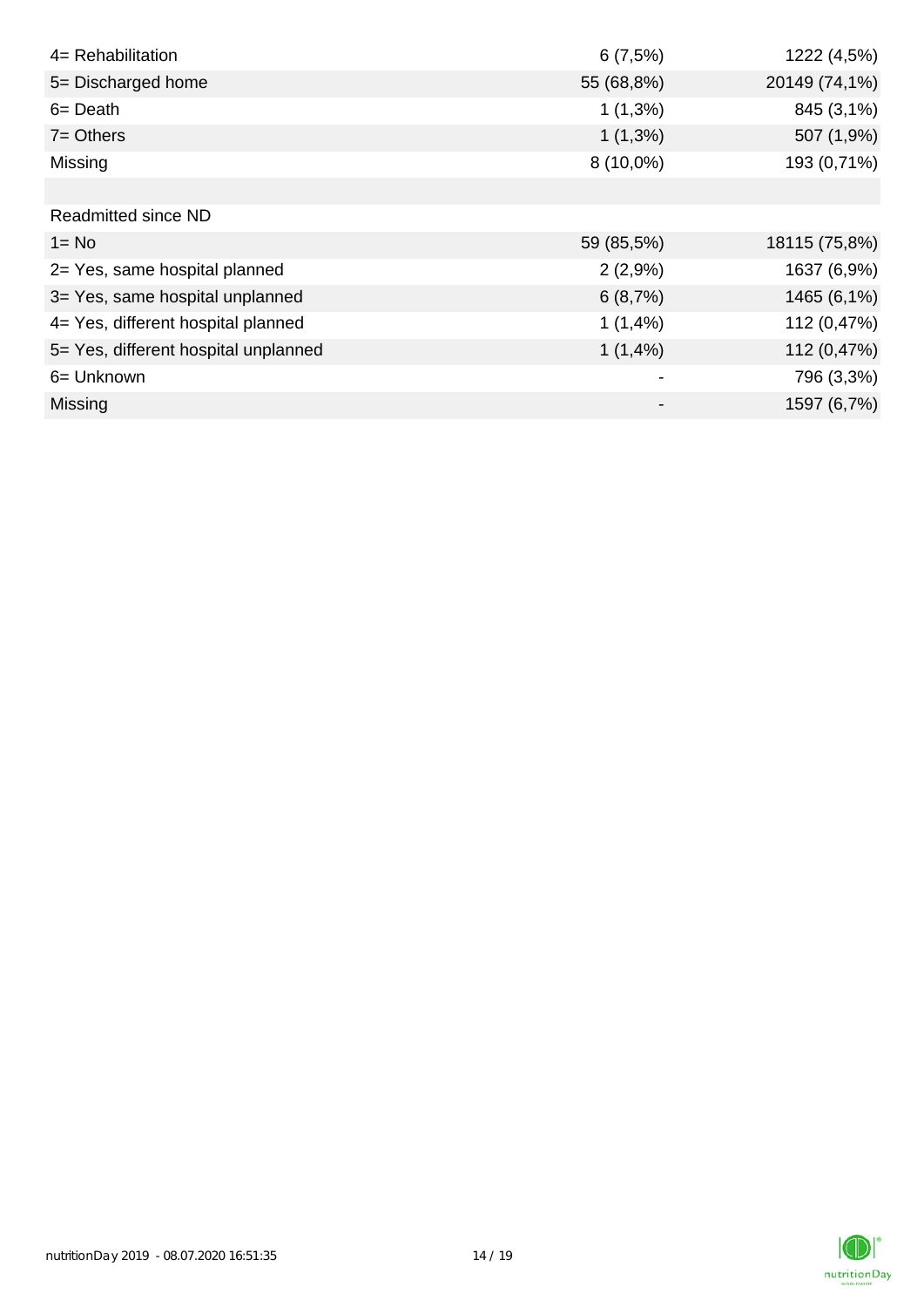|                                                                                   | IV. Patient's perspective: Medical history, nutrition status & intake today ("Sheet 3a/3b") |                          |  |
|-----------------------------------------------------------------------------------|---------------------------------------------------------------------------------------------|--------------------------|--|
|                                                                                   | <b>YOUR RESULTS</b>                                                                         | <b>REFERENCE RESULTS</b> |  |
|                                                                                   |                                                                                             |                          |  |
| 1. What are your typical dietary habits?                                          |                                                                                             |                          |  |
| No special dietary habits                                                         | 56 (70,0%)                                                                                  | 17526 (66,5%)            |  |
| I am vegetarian                                                                   | $4(5,0\%)$                                                                                  | 510 (1,9%)               |  |
| I adhee to a vegan diet                                                           |                                                                                             | 193 (0,73%)              |  |
| I eat gluten-free diet                                                            | 2(2,5%)                                                                                     | 244 (0,93%)              |  |
| I avoid added sugars                                                              | 16 (20,0%)                                                                                  | 3934 (14,9%)             |  |
| I avoid carbohydrates                                                             | 2(2,5%)                                                                                     | 1502 (5,7%)              |  |
| I eat a low fat-diet                                                              | $5(6,3\%)$                                                                                  | 2899 (11,0%)             |  |
| I am lactose intolerant                                                           | $1(1,3\%)$                                                                                  | 946 (3,6%)               |  |
| Other special diet due to intolerances/allergies                                  |                                                                                             | 469 (1,8%)               |  |
| Other                                                                             | 7(8,8%)                                                                                     | 1854 (7,0%)              |  |
| No answer given                                                                   | $1(1,3\%)$                                                                                  | 1891 (7,2%)              |  |
|                                                                                   |                                                                                             |                          |  |
| 2. Where did you live before your current hospital admission?                     |                                                                                             |                          |  |
| At home                                                                           | 76 (95,0%)                                                                                  | 22025 (83,6%)            |  |
| In a nursing home or other live-in facility                                       | 2(2,5%)                                                                                     | 836 (3,2%)               |  |
| I was transferred from another hospital                                           | $1(1,3\%)$                                                                                  | 1411 (5,4%)              |  |
| Other                                                                             |                                                                                             | 374 (1,4%)               |  |
| Missing                                                                           | $1(1,3\%)$                                                                                  | 1694 (6,4%)              |  |
|                                                                                   |                                                                                             |                          |  |
| 3. In general, are you able to walk?                                              |                                                                                             |                          |  |
| Yes                                                                               | 46 (57,5%)                                                                                  | 16014 (60,8%)            |  |
| Yes, with someone's help                                                          | 3(3,8%)                                                                                     | 2580 (9,8%)              |  |
| Yes, independently using a cane, walker, or crutches                              | 23 (28,8%)                                                                                  | 3466 (13,2%)             |  |
| No, I have a wheelchair                                                           | 6(7,5%)                                                                                     | 1033 (3,9%)              |  |
| No, I am bedridden                                                                | 2(2,5%)                                                                                     | 1462 (5,6%)              |  |
| Missing                                                                           |                                                                                             | 1785 (6,8%)              |  |
|                                                                                   |                                                                                             |                          |  |
| 4. In general, how would you say your health is?                                  |                                                                                             |                          |  |
| Very good                                                                         | $5(6,3\%)$                                                                                  | 1854 (7,0%)              |  |
| Good                                                                              | 34 (42,5%)                                                                                  | 8966 (34,0%)             |  |
| Fair                                                                              | 28 (35,0%)                                                                                  | 9409 (35,7%)             |  |
| Poor                                                                              | 12 (15,0%)                                                                                  | 3513 (13,3%)             |  |
| Very poor                                                                         | $1(1,3\%)$                                                                                  | 824 (3,1%)               |  |
| Missing                                                                           |                                                                                             | 1774 (6,7%)              |  |
|                                                                                   |                                                                                             |                          |  |
| 5. Over the last 12 months prior to your current hospital admission approximately |                                                                                             |                          |  |
| how many times have you seen a doctor?                                            | 4 [2-10]                                                                                    | $5[2-10]$                |  |
| how many times have you been admitted to the                                      | $0 [0-1]$                                                                                   | $1[0-2]$                 |  |
|                                                                                   |                                                                                             |                          |  |

| how many times have you been admitted to the |  |
|----------------------------------------------|--|
| hospital (Emergency room, any ward)?         |  |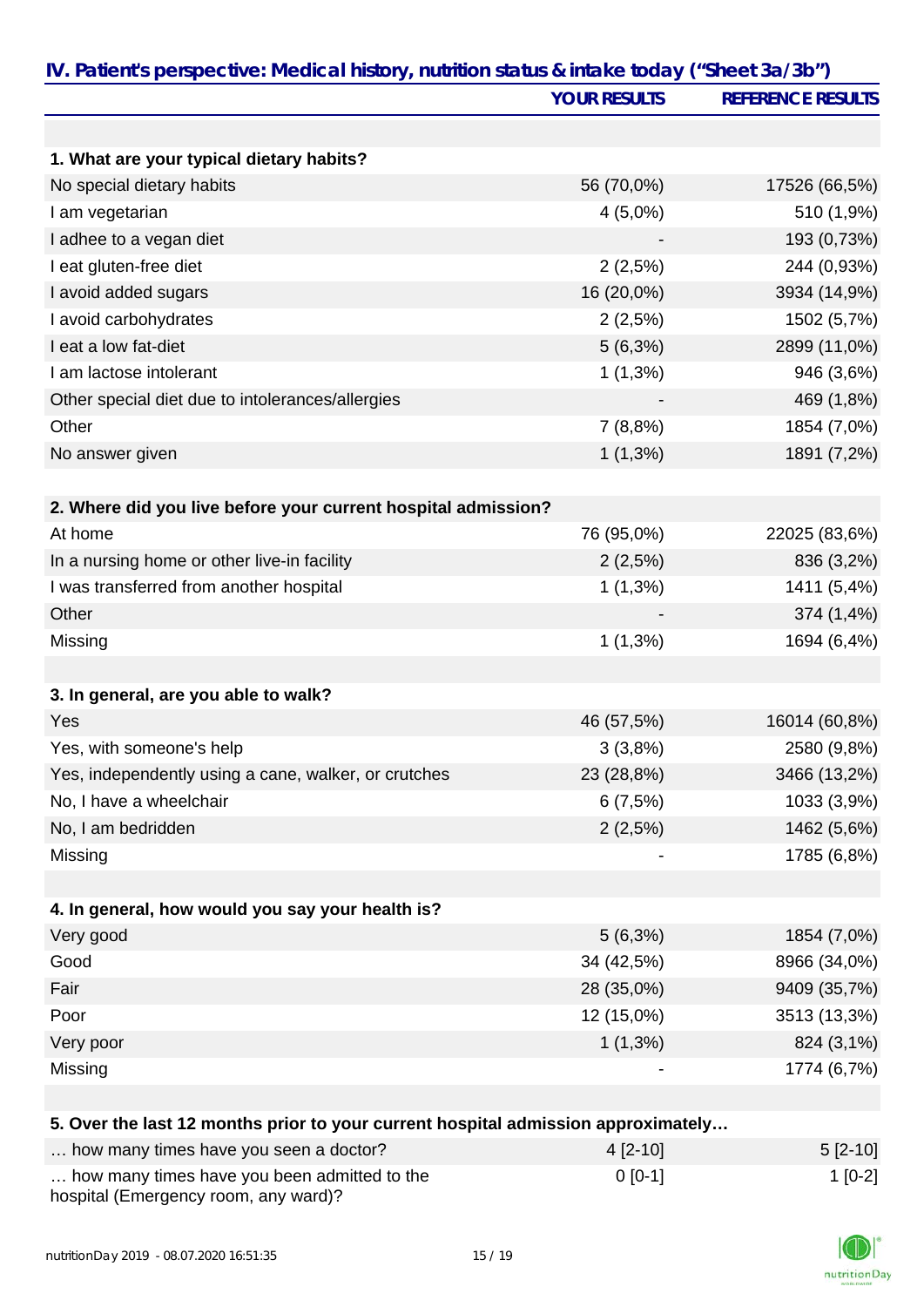| how many nights in total have you spent in hospital? | $0$ [0-7] | $5[0-15]$ |
|------------------------------------------------------|-----------|-----------|
|                                                      |           |           |

| 6. How many different medications do you take routinely each day (prior to hospitalisation)? |                          |               |
|----------------------------------------------------------------------------------------------|--------------------------|---------------|
| $1 - 2$                                                                                      | 17 (21,3%)               | 4936 (18,7%)  |
| $3-5$                                                                                        | 18 (22,5%)               | 6672 (25,3%)  |
| More than 5                                                                                  | 38 (47,5%)               | 7906 (30,0%)  |
| None                                                                                         | 6(7,5%)                  | 3926 (14,9%)  |
| I do not know                                                                                |                          | 1077 (4,1%)   |
| Missing                                                                                      | $1(1,3\%)$               | 1823 (6,9%)   |
| 7. Do you have health insurance?                                                             |                          |               |
| Yes, private insurance only                                                                  | 75 (93,8%)               | 4253 (16,1%)  |
| Yes, public insurance only                                                                   | $4(5,0\%)$               | 12350 (46,9%) |
| Yes, both                                                                                    |                          | 3229 (12,3%)  |
| None                                                                                         |                          | 2938 (11,2%)  |
| I prefer not to answer                                                                       | $1(1,3\%)$               | 1314 (5,0%)   |
| Missing                                                                                      |                          | 2256 (8,6%)   |
|                                                                                              |                          |               |
| 8. What was your weight 5 years ago?                                                         | 83 [73-93]               | 72 [60-85]    |
| I do not know                                                                                | 10 (12,5%)               | 6267 (23,8%)  |
|                                                                                              |                          |               |
| 9a. Have you lost weight within the last 3 months?                                           |                          |               |
| Yes, intentionally                                                                           | 11 (13,8%)               | 2468 (9,4%)   |
| Yes, unintentionally                                                                         | 20 (25,0%)               | 10065 (38,2%) |
| No, my weight stayed the same                                                                | 34 (42,5%)               | 7869 (29,9%)  |
| No, I gained weight                                                                          | 13 (16,3%)               | 2857 (10,8%)  |
| I do not know                                                                                | 2(2,5%)                  | 2512 (9,5%)   |
| Missing                                                                                      |                          | 569 (2,2%)    |
|                                                                                              |                          |               |
| 9b. If yes, how many kg did you lose?                                                        | $6[4-9]$                 | $6[4-10]$     |
| I do not know                                                                                | 4 (12,9%)                | 1997 (15,9%)  |
| 10. Did you know about your hospitalisation two days<br>before admission? (Yes)              | 27 (33,8%)               | 9602 (40,6%)  |
| 11. Please indicate if you                                                                   |                          |               |
| were weighed at admission                                                                    | 28 (35,4%)               | 14112 (57,4%) |
| were informed about your nutrition status                                                    | 14 (17,7%)               | 8364 (34,3%)  |
| were informed about nutrition care options                                                   | 23 (29,1%)               | 7769 (31,9%)  |
| received special nutrition care                                                              | 14 (17,5%)               | 7463 (30,7%)  |
|                                                                                              |                          |               |
| 49 Haw well have you esten in the week hefere you we                                         | cittaal ta tha haanital? |               |

| 12. How well have you eaten in the week before you were admitted to the hospital? |            |               |
|-----------------------------------------------------------------------------------|------------|---------------|
| More than normal                                                                  | 2(2,5%)    | 1163 (4,4%)   |
| Normal                                                                            | 52 (65,0%) | 15832 (60,4%) |

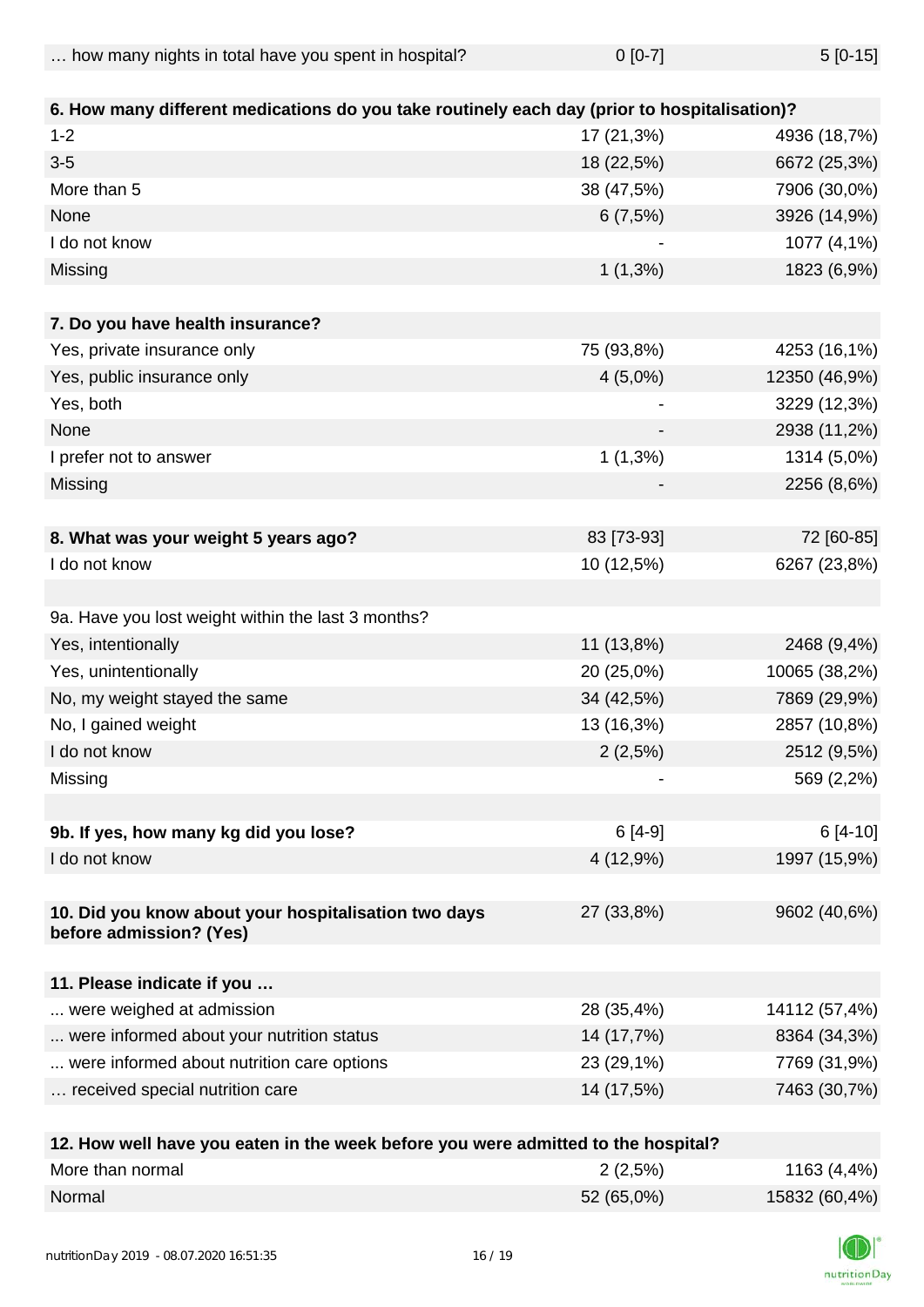| About 3/4 of normal                                                            | $4(5,0\%)$               | 2728 (10,4%)  |
|--------------------------------------------------------------------------------|--------------------------|---------------|
| About half of normal                                                           | $9(11,3\%)$              | 3287 (12,5%)  |
| About a quarter to nearly nothing                                              | 10 (12,5%)               | 2496 (9,5%)   |
| I do not know                                                                  | 2(2,5%)                  | 264 (1,0%)    |
| Missing                                                                        | $1(1,3\%)$               | 443 (1,7%)    |
|                                                                                |                          |               |
| 13. In general, how satisfied are you with the food at the hospital?           |                          |               |
| Very satisfied                                                                 | 24 (30,0%)               | 6066 (23,1%)  |
| Somewhat satisfied                                                             | 42 (52,5%)               | 8166 (31,2%)  |
| <b>Neutral</b>                                                                 | 8 (10,0%)                | 4867 (18,6%)  |
| <b>Dissatisfied</b>                                                            | $4(5,0\%)$               | 2103 (8,0%)   |
| Very dissatisfied                                                              | $1(1,3\%)$               | 726 (2,8%)    |
| I do not know                                                                  | $1(1,3\%)$               | 2021 (7,7%)   |
| Missing                                                                        |                          | 2264 (8,6%)   |
|                                                                                |                          |               |
| 14. Did you get any help with eating TODAY?                                    |                          |               |
| Yes, from family or friends                                                    | $1(1,3\%)$               | 2448 (9,3%)   |
| Yes, from hospital staff                                                       | $5(6,3\%)$               | 1670 (6,4%)   |
| <b>No</b>                                                                      | 73 (91,3%)               | 19193 (73,2%) |
| I do not know                                                                  | $1(1,3\%)$               | 302 (1,2%)    |
| Missing                                                                        |                          | 2600 (9,9%)   |
|                                                                                |                          |               |
| 15. Were you able to eat without interruption TODAY?                           | 67 (83,8%)               | 17231 (74,2%) |
| (Yes)                                                                          |                          |               |
| 16a. Please indicate how much hospital food you ate for lunch or dinner TODAY: |                          |               |
| About all                                                                      |                          | 12095 (46,1%) |
| 1/2                                                                            | 49 (61,3%)<br>18 (22,5%) | 6486 (24,7%)  |
| 1/4                                                                            | 10 (12,5%)               | 3353 (12,8%)  |
| Nothing                                                                        | 3(3,8%)                  | 3130 (11,9%)  |
|                                                                                |                          | 1149 (4,4%)   |
| Missing                                                                        |                          |               |
| 16b. The portion size of the meal I ordered TODAY was                          |                          |               |
| Standard                                                                       | 47 (58,8%)               | 15979 (61,0%) |
| Smaller                                                                        | 21 (26,3%)               | 2367 (9,0%)   |
| Larger                                                                         | 5(6,3%)                  | 1119 (4,3%)   |
| I do not know                                                                  | 7(8,8%)                  | 2429 (9,3%)   |
| Missing                                                                        |                          | 4319 (16,5%)  |
|                                                                                |                          |               |
| 17. If you did not eat everything of your meal, please tell us why:            |                          |               |
| I did not like the type of food offered                                        | $1(3,2\%)$               | 2061 (15,9%)  |
| I did not like the smell/taste of the food                                     |                          | 1569 (12,1%)  |
| The food did not fit my cultural/religious preferences                         |                          | 143 (1,1%)    |
| The food was too hot                                                           | -                        | 59 (0,45%)    |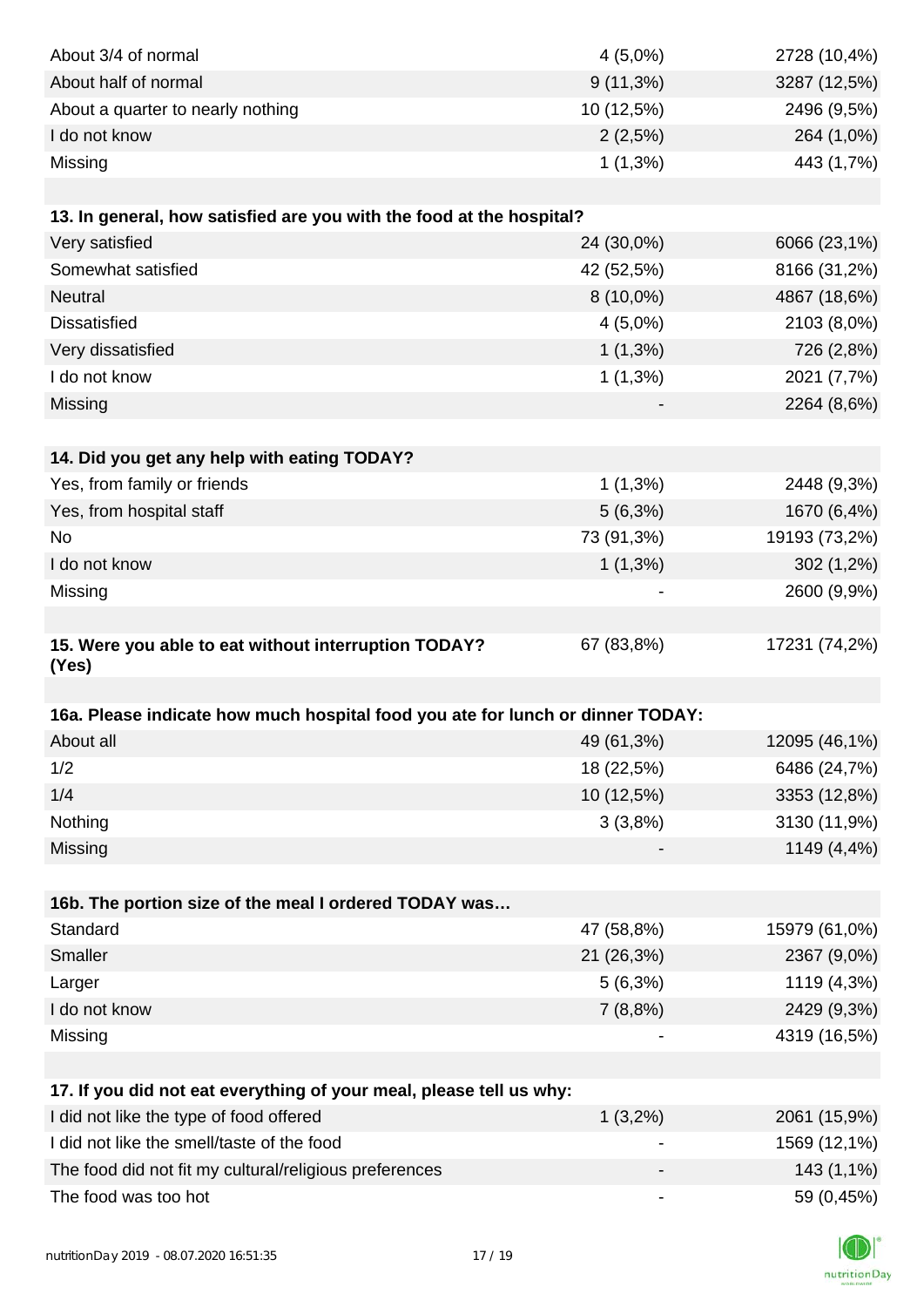| The food was too cold                              |                          | 296 (2,3%)   |
|----------------------------------------------------|--------------------------|--------------|
| Due to food allergy/intolerance                    | $\overline{\phantom{a}}$ | 96 (0,74%)   |
| I was not hungry at that time                      | 3(9,7%)                  | 2205 (17,0%) |
| I do not have my usual appetite                    | 4 (12,9%)                | 3830 (29,5%) |
| I have problems chewing/swallowing                 | $1(3,2\%)$               | 761 (5,9%)   |
| I normally eat less than what was served           | 4(12,9%)                 | 1427 (11,0%) |
| I had nausea/vomiting                              | $1(3,2\%)$               | 1029 (7,9%)  |
| I was too tired                                    | $\overline{\phantom{a}}$ | 789 (6,1%)   |
| I cannot eat without help                          | $\blacksquare$           | 208 (1,6%)   |
| I was not allowed to eat                           | $1(3,2\%)$               | 1289 (9,9%)  |
| I had an exam, surgery, or test and missed my meal | $1(3,2\%)$               | 766 (5,9%)   |
| I did not get requested food                       | -                        | 139 (1,1%)   |
| No answer given                                    | 18 (58,1%)               | 1829 (14,1%) |
|                                                    |                          |              |

|  |  |  |  | 18. Enter the number of glasses/cups of the drinks you consumed in the last 24 hours |
|--|--|--|--|--------------------------------------------------------------------------------------|
|--|--|--|--|--------------------------------------------------------------------------------------|

| Water                                                               | $4[3-6]$   | $3[2-5]$     |  |  |
|---------------------------------------------------------------------|------------|--------------|--|--|
| Tea                                                                 | $2[1-3]$   | $1[0-2]$     |  |  |
| Coffee                                                              | $2[0-3]$   | $1[1-2]$     |  |  |
| <b>Milk</b>                                                         | $0 [0-1]$  | $1[0-1]$     |  |  |
| Fruit juice                                                         | $1[0-2]$   | $1[0-2]$     |  |  |
| Soft drinks                                                         | $0 [0-1]$  | $0[0-1]$     |  |  |
| <b>Nutrition drink</b>                                              | $0[0-0]$   | $0[0-1]$     |  |  |
| Other                                                               | $0[0-0]$   | $0[0-1]$     |  |  |
|                                                                     |            |              |  |  |
| 19a. Did you eat any food apart from hospital food<br><b>TODAY?</b> | 34 (43,0%) | 6580 (28,9%) |  |  |
|                                                                     |            |              |  |  |
| 19b. If yes, what did you eat?                                      |            |              |  |  |
| Sweet snacks                                                        | 13 (38,2%) | 1928 (29,3%) |  |  |
| Salty snacks                                                        | 6(17,6%)   | 749 (11,4%)  |  |  |
| Homemade food                                                       | 3(8,8%)    | 963 (14,6%)  |  |  |
| <b>Fruits</b>                                                       | 13 (38,2%) | 2551 (38,8%) |  |  |
| Dairy products                                                      | 4 (11,8%)  | 724 (11,0%)  |  |  |
| Food delivered/restaurant                                           | 1(2,9%)    | 293 (4,5%)   |  |  |
| Sandwich                                                            | 1(2,9%)    | 421 (6,4%)   |  |  |
| Other                                                               | 1(2,9%)    | 1042 (15,8%) |  |  |
|                                                                     |            |              |  |  |
| 20. How has your food intake changed since your hospital admission? |            |              |  |  |
| Increased                                                           | 15 (18,8%) | 3706 (14,1%) |  |  |

| <b>Increased</b> | 15 (18.8%) | $3706(14,1\%)$ |
|------------------|------------|----------------|
| Decreased        | 16 (20,0%) | 7774 (29,7%)   |
| Stayed the same  | 43 (53,8%) | 10331 (39,4%)  |
| I do not know    | 6(7,5%)    | 1690 (6,4%)    |
| Missing          | -          | 2712 (10,3%)   |